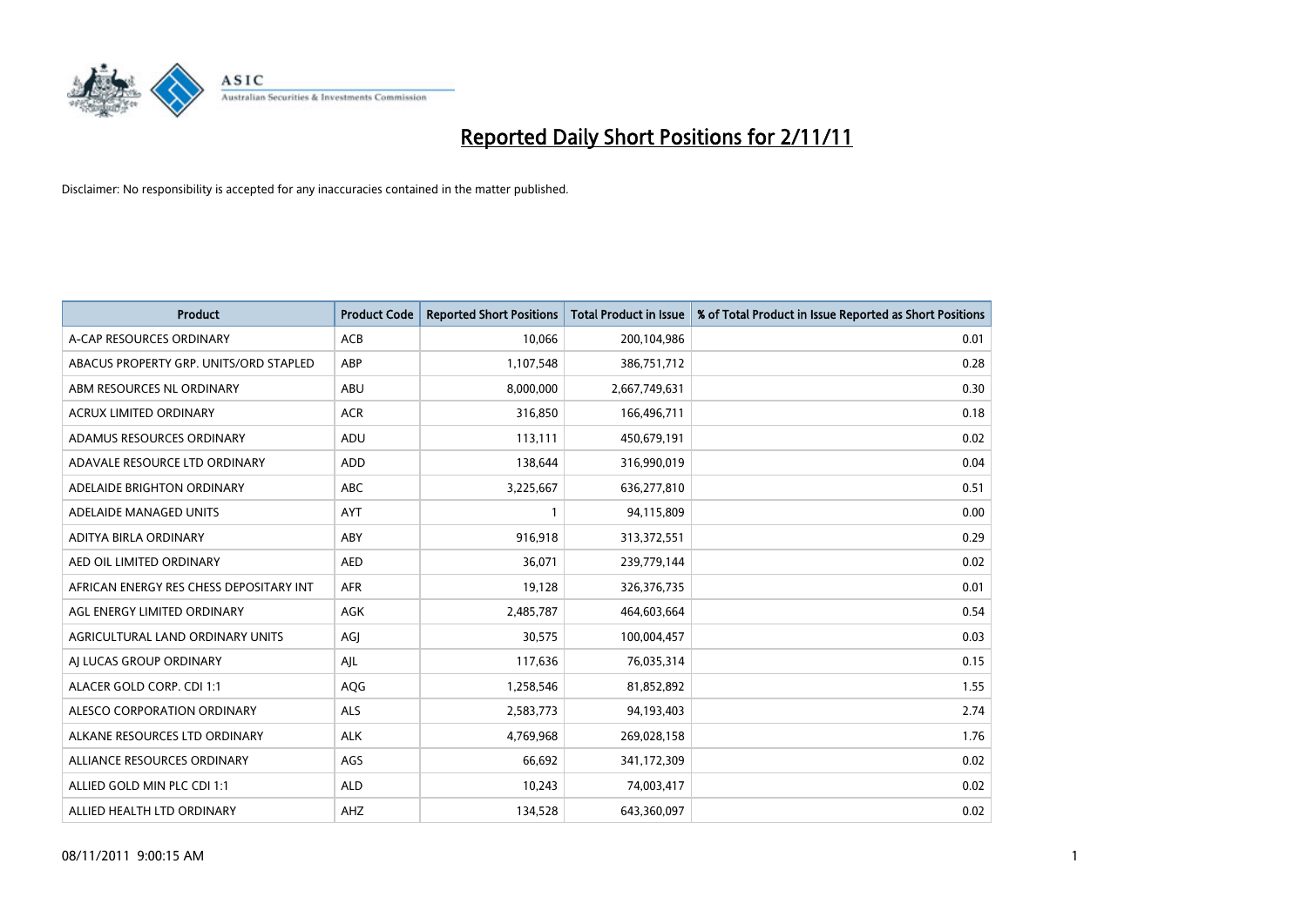

| <b>Product</b>                          | <b>Product Code</b> | <b>Reported Short Positions</b> | <b>Total Product in Issue</b> | % of Total Product in Issue Reported as Short Positions |
|-----------------------------------------|---------------------|---------------------------------|-------------------------------|---------------------------------------------------------|
| ALTONA MINING LTD ORDINARY              | <b>AOH</b>          | 554,901                         | 518,687,704                   | 0.11                                                    |
| ALUMINA LIMITED ORDINARY                | <b>AWC</b>          | 41,338,100                      | 2,440,196,187                 | 1.69                                                    |
| AMADEUS ENERGY ORDINARY                 | AMU                 | 454,000                         | 278,693,545                   | 0.16                                                    |
| AMALGAMATED HOLDINGS ORDINARY           | <b>AHD</b>          | 4                               | 157,480,461                   | 0.00                                                    |
| AMCOR LIMITED ORDINARY                  | <b>AMC</b>          | 3,429,845                       | 1,226,610,819                 | 0.25                                                    |
| AMP LIMITED ORDINARY                    | AMP                 | 12,342,691                      | 2,854,672,784                 | 0.41                                                    |
| AMPELLA MINING ORDINARY                 | <b>AMX</b>          | 894,655                         | 204,985,108                   | 0.42                                                    |
| ANGLOGOLD ASHANTI CDI 5:1               | AGG                 | 4                               | 89,207,765                    | 0.00                                                    |
| ANSELL LIMITED ORDINARY                 | <b>ANN</b>          | 2,775,892                       | 131,177,201                   | 2.10                                                    |
| ANZ BANKING GRP LTD ORDINARY            | ANZ                 | 15,062,336                      | 2,629,322,167                 | 0.53                                                    |
| APA GROUP STAPLED SECURITIES            | <b>APA</b>          | 7,882,262                       | 639,334,625                   | 1.21                                                    |
| APEX MINERALS NL ORDINARY               | <b>AXM</b>          | 885,146                         | 5,550,243,713                 | 0.02                                                    |
| APN EUROPEAN RETAIL UNITS STAPLED SEC.  | <b>AEZ</b>          | 11,832                          | 544,910,660                   | 0.00                                                    |
| APN NEWS & MEDIA ORDINARY               | <b>APN</b>          | 24,677,096                      | 630,211,415                   | 3.91                                                    |
| AQUARIUS PLATINUM. ORDINARY             | <b>AOP</b>          | 2,526,240                       | 470,167,206                   | 0.53                                                    |
| AQUILA RESOURCES ORDINARY               | <b>AQA</b>          | 5,866,481                       | 374,368,499                   | 1.56                                                    |
| ARAFURA RESOURCE LTD ORDINARY           | <b>ARU</b>          | 7,250,769                       | 367,980,342                   | 1.95                                                    |
| ARB CORPORATION ORDINARY                | <b>ARP</b>          | 14,120                          | 72,481,302                    | 0.01                                                    |
| ARDENT LEISURE GROUP STAPLED SECURITIES | AAD                 | 860,590                         | 324,236,390                   | 0.25                                                    |
| ARISTOCRAT LEISURE ORDINARY             | <b>ALL</b>          | 25,695,140                      | 543,181,024                   | 4.73                                                    |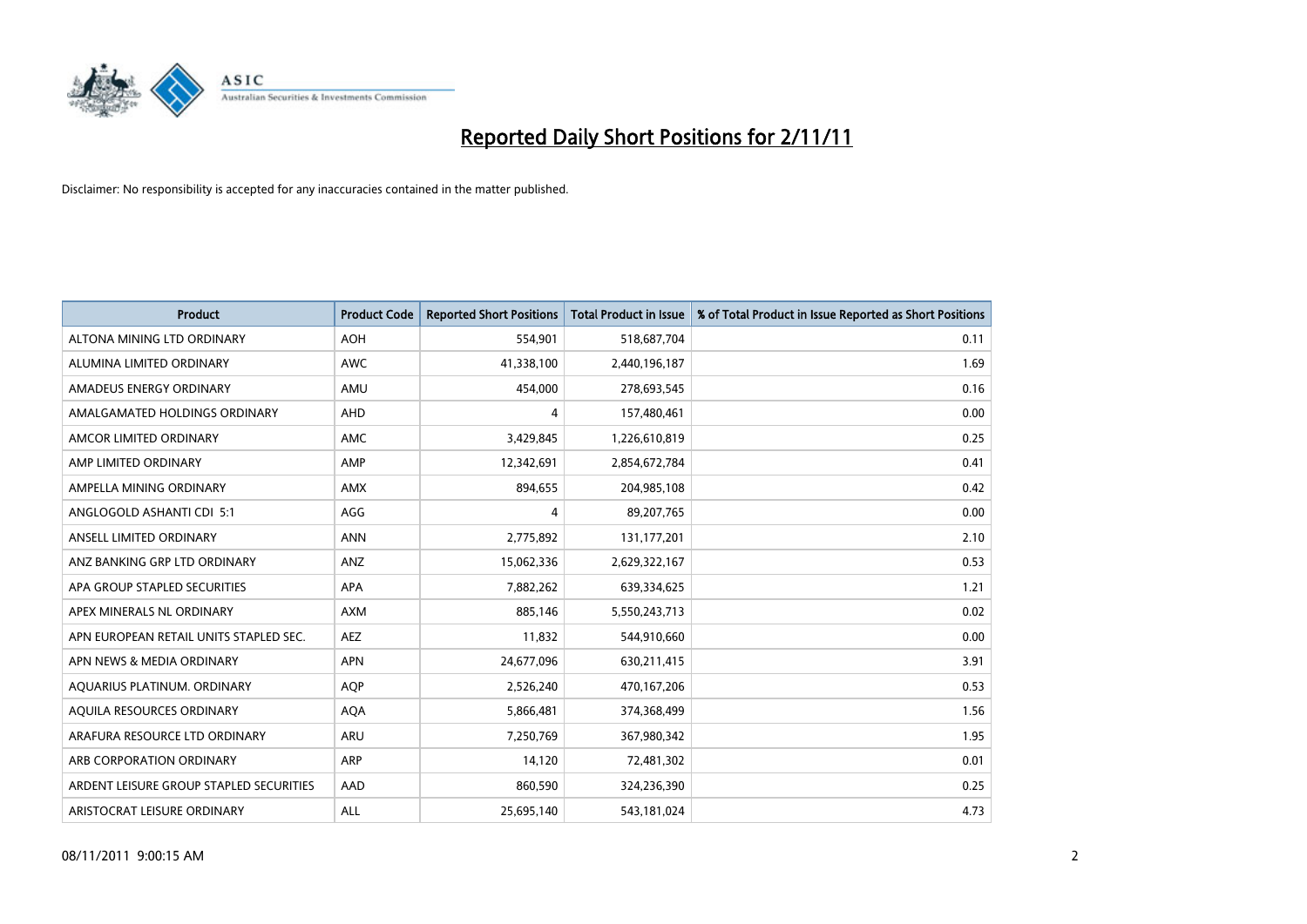

| <b>Product</b>                          | <b>Product Code</b> | <b>Reported Short Positions</b> | <b>Total Product in Issue</b> | % of Total Product in Issue Reported as Short Positions |
|-----------------------------------------|---------------------|---------------------------------|-------------------------------|---------------------------------------------------------|
| ASCIANO LIMITED ORDINARY                | <b>AIO</b>          | 16,191,209                      | 2,926,103,883                 | 0.53                                                    |
| ASG GROUP LIMITED ORDINARY              | ASZ                 | 89,990                          | 171,456,889                   | 0.05                                                    |
| ASPEN GROUP ORD/UNITS STAPLED           | <b>APZ</b>          | 1,050,987                       | 584,985,037                   | 0.18                                                    |
| ASPIRE MINING LTD ORDINARY              | <b>AKM</b>          | 408,897                         | 620,594,556                   | 0.07                                                    |
| <b>ASTON RES LTD ORDINARY</b>           | <b>AZT</b>          | 1,654,523                       | 204,527,604                   | 0.80                                                    |
| ASTRO JAP PROP GROUP STAPLED SECURITIES | AJA                 | 28,020                          | 58,445,002                    | 0.05                                                    |
| ASX LIMITED ORDINARY                    | <b>ASX</b>          | 1,836,165                       | 175,136,729                   | 1.04                                                    |
| ATLANTIC LIMITED ORDINARY               | ATI                 | 80,072                          | 114,281,650                   | 0.07                                                    |
| ATLAS IRON LIMITED ORDINARY             | <b>AGO</b>          | 14,033,675                      | 889,036,055                   | 1.55                                                    |
| <b>AURORA OIL &amp; GAS ORDINARY</b>    | <b>AUT</b>          | 10,716,537                      | 411,155,343                   | 2.63                                                    |
| AUSDRILL LIMITED ORDINARY               | <b>ASL</b>          | 99,117                          | 301,752,514                   | 0.02                                                    |
| <b>AUSENCO LIMITED ORDINARY</b>         | AAX                 | 1,467,684                       | 123,258,843                   | 1.17                                                    |
| AUSTAL LIMITED ORDINARY                 | ASB                 | 390,461                         | 188,069,638                   | 0.21                                                    |
| <b>AUSTAR UNITED ORDINARY</b>           | <b>AUN</b>          | 2,502,632                       | 1,271,505,737                 | 0.20                                                    |
| AUSTBROKERS HOLDINGS ORDINARY           | <b>AUB</b>          | 2                               | 55,419,436                    | 0.00                                                    |
| AUSTIN ENGINEERING ORDINARY             | ANG                 | 4,847                           | 72,014,403                    | 0.00                                                    |
| <b>AUSTRALAND ASSETS ASSETS</b>         | AAZPB               | 1,168                           | 2,750,000                     | 0.04                                                    |
| AUSTRALAND PROPERTY STAPLED SECURITY    | <b>ALZ</b>          | 404,911                         | 576,846,597                   | 0.06                                                    |
| AUSTRALIAN AGRICULT, ORDINARY           | AAC                 | 913,653                         | 312,892,824                   | 0.28                                                    |
| <b>AUSTRALIAN EDUCATION UNITS</b>       | <b>AEU</b>          | 625.000                         | 175,465,397                   | 0.36                                                    |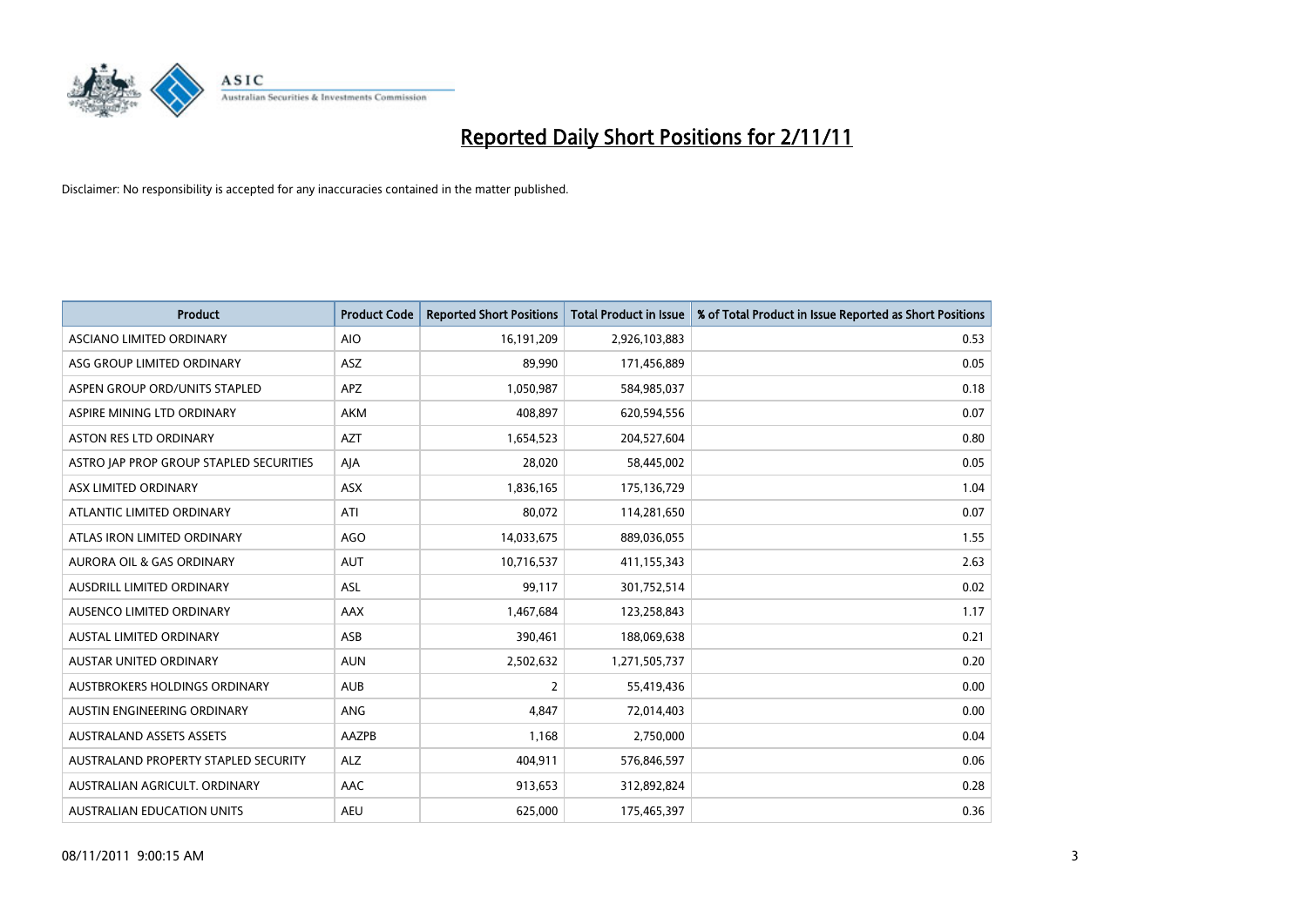

| <b>Product</b>                       | <b>Product Code</b> | <b>Reported Short Positions</b> | <b>Total Product in Issue</b> | % of Total Product in Issue Reported as Short Positions |
|--------------------------------------|---------------------|---------------------------------|-------------------------------|---------------------------------------------------------|
| AUSTRALIAN INFRASTR, UNITS/ORDINARY  | <b>AIX</b>          | 10,457,240                      | 620,733,944                   | 1.67                                                    |
| AUSTRALIAN MINES LTD ORDINARY        | <b>AUZ</b>          | 1,400,000                       | 636,910,317                   | 0.22                                                    |
| AUSTRALIAN PHARM, ORDINARY           | API                 | 737,348                         | 488,115,883                   | 0.15                                                    |
| AUTOMOTIVE HOLDINGS ORDINARY         | <b>AHE</b>          | 14,913                          | 260,579,682                   | 0.00                                                    |
| AVEXA LIMITED ORDINARY               | <b>AVX</b>          | 243,657                         | 847,688,779                   | 0.03                                                    |
| AWE LIMITED ORDINARY                 | <b>AWE</b>          | 2,672,143                       | 521,871,941                   | 0.51                                                    |
| AZUMAH RESOURCES ORDINARY            | <b>AZM</b>          | 309,190                         | 282,020,356                   | 0.11                                                    |
| <b>BANDANNA ENERGY ORDINARY</b>      | <b>BND</b>          | 1,144,597                       | 528,481,199                   | 0.20                                                    |
| BANK OF QUEENSLAND. ORDINARY         | <b>BOQ</b>          | 11,151,775                      | 225,369,547                   | 4.93                                                    |
| <b>BANNERMAN RESOURCES ORDINARY</b>  | <b>BMN</b>          | 50,066                          | 234,435,934                   | 0.02                                                    |
| <b>BASE RES LIMITED ORDINARY</b>     | <b>BSE</b>          | 1,339,274                       | 460,440,029                   | 0.29                                                    |
| <b>BATHURST RESOURCES ORDINARY</b>   | <b>BTU</b>          | 9,973,285                       | 688,747,997                   | 1.44                                                    |
| <b>BAUXITE RESOURCE LTD ORDINARY</b> | <b>BAU</b>          | 111,797                         | 235,379,896                   | 0.05                                                    |
| <b>BC IRON LIMITED ORDINARY</b>      | <b>BCI</b>          | 297,912                         | 95,231,000                    | 0.31                                                    |
| BEACH ENERGY LIMITED ORDINARY        | <b>BPT</b>          | 1,574,044                       | 1,107,635,932                 | 0.13                                                    |
| BEADELL RESOURCE LTD ORDINARY        | <b>BDR</b>          | 3,024,222                       | 657,906,946                   | 0.47                                                    |
| BENDIGO AND ADELAIDE ORDINARY        | <b>BEN</b>          | 6,141,707                       | 365,791,887                   | 1.67                                                    |
| BERKELEY RESOURCES ORDINARY          | <b>BKY</b>          | 185,163                         | 174,298,273                   | 0.10                                                    |
| BETASHARES ASX RES ETF UNITS         | <b>ORE</b>          | 118,220                         | 4,519,665                     | 2.62                                                    |
| BHP BILLITON LIMITED ORDINARY        | <b>BHP</b>          | 31,298,865                      | 3,211,496,105                 | 0.97                                                    |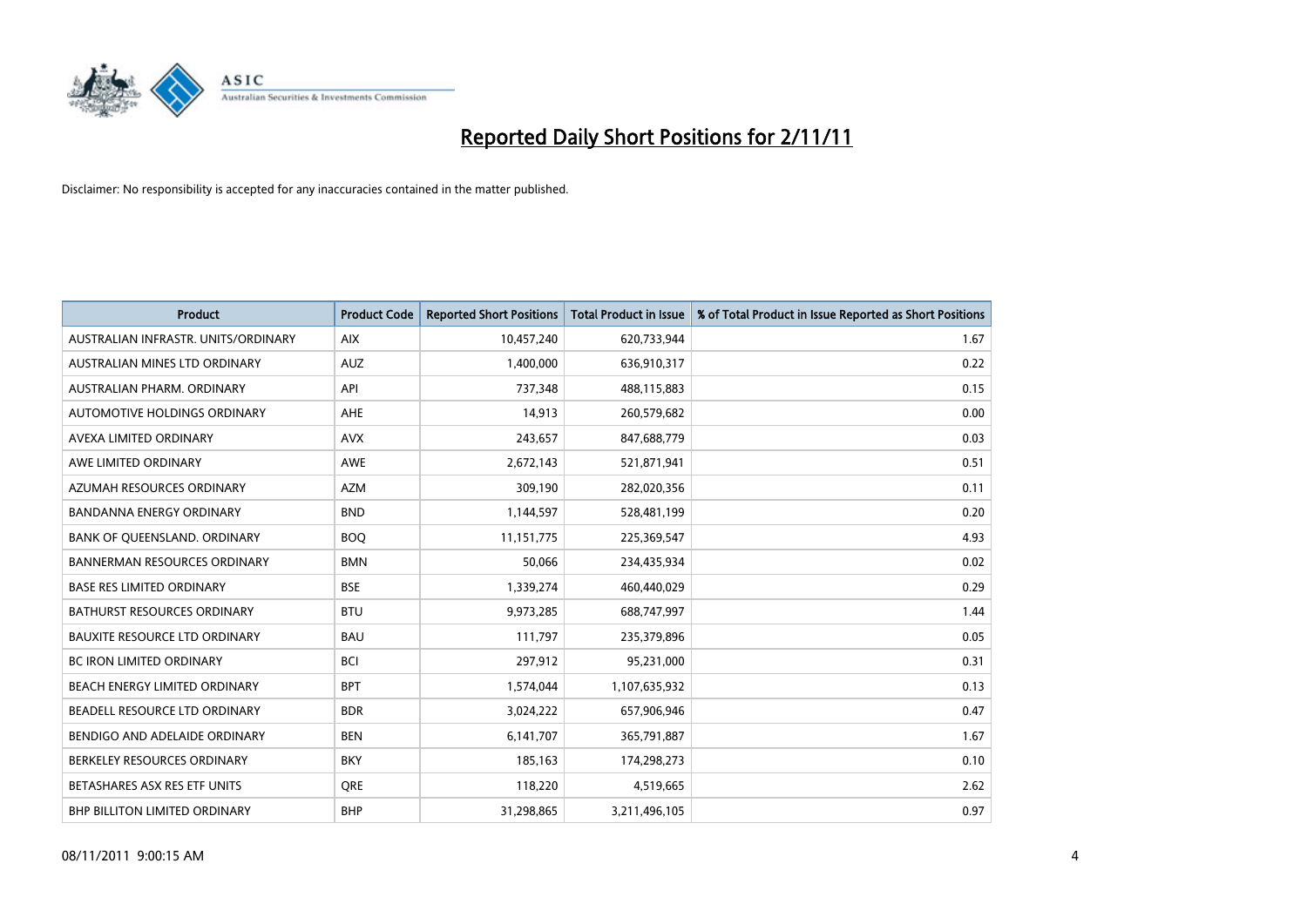

| <b>Product</b>                       | <b>Product Code</b> | <b>Reported Short Positions</b> | <b>Total Product in Issue</b> | % of Total Product in Issue Reported as Short Positions |
|--------------------------------------|---------------------|---------------------------------|-------------------------------|---------------------------------------------------------|
| <b>BILLABONG ORDINARY</b>            | <b>BBG</b>          | 25,082,550                      | 255,102,103                   | 9.83                                                    |
| <b>BIOTA HOLDINGS ORDINARY</b>       | <b>BTA</b>          | 1,496,092                       | 181,703,711                   | 0.82                                                    |
| <b>BISALLOY STEEL ORDINARY</b>       | <b>BIS</b>          | 84.480                          | 216,455,965                   | 0.04                                                    |
| BKI INVESTMENT LTD ORDINARY          | BKI                 | 508                             | 425,549,573                   | 0.00                                                    |
| <b>BLACKTHORN RESOURCES ORDINARY</b> | <b>BTR</b>          | 35,848                          | 122,918,000                   | 0.03                                                    |
| <b>BLUESCOPE STEEL LTD ORDINARY</b>  | <b>BSL</b>          | 73,010,572                      | 1,849,170,356                 | 3.93                                                    |
| <b>BOART LONGYEAR ORDINARY</b>       | <b>BLY</b>          | 5,376,626                       | 461,163,412                   | 1.17                                                    |
| <b>BOOM LOGISTICS ORDINARY</b>       | <b>BOL</b>          | 337,999                         | 465,011,147                   | 0.07                                                    |
| BORAL LIMITED. ORDINARY              | <b>BLD</b>          | 35,925,707                      | 744,729,957                   | 4.80                                                    |
| BOTSWANA METALS LTD ORDINARY         | <b>BML</b>          | 7.000                           | 143,717,013                   | 0.00                                                    |
| <b>BOW ENERGY LIMITED ORDINARY</b>   | <b>BOW</b>          | 3,108,469                       | 353,085,646                   | 0.88                                                    |
| <b>BRADKEN LIMITED ORDINARY</b>      | <b>BKN</b>          | 3,437,381                       | 166,610,085                   | 2.04                                                    |
| <b>BRAMBLES LIMITED ORDINARY</b>     | <b>BXB</b>          | 14,239,156                      | 1,480,295,762                 | 0.94                                                    |
| <b>BREVILLE GROUP LTD ORDINARY</b>   | <b>BRG</b>          | 2,739                           | 130,095,322                   | 0.00                                                    |
| <b>BRICKWORKS LIMITED ORDINARY</b>   | <b>BKW</b>          | 90,820                          | 147,567,333                   | 0.06                                                    |
| <b>BROCKMAN RESOURCES ORDINARY</b>   | <b>BRM</b>          | 60,720                          | 144,803,151                   | 0.04                                                    |
| BT INVESTMENT MNGMNT ORDINARY        | <b>BTT</b>          | 1,245,479                       | 267,906,977                   | 0.47                                                    |
| <b>BURU ENERGY ORDINARY</b>          | <b>BRU</b>          | 655,589                         | 213,963,477                   | 0.31                                                    |
| <b>BWP TRUST ORDINARY UNITS</b>      | <b>BWP</b>          | 418,112                         | 520,012,793                   | 0.07                                                    |
| CABCHARGE AUSTRALIA ORDINARY         | CAB                 | 696.581                         | 120.437.014                   | 0.57                                                    |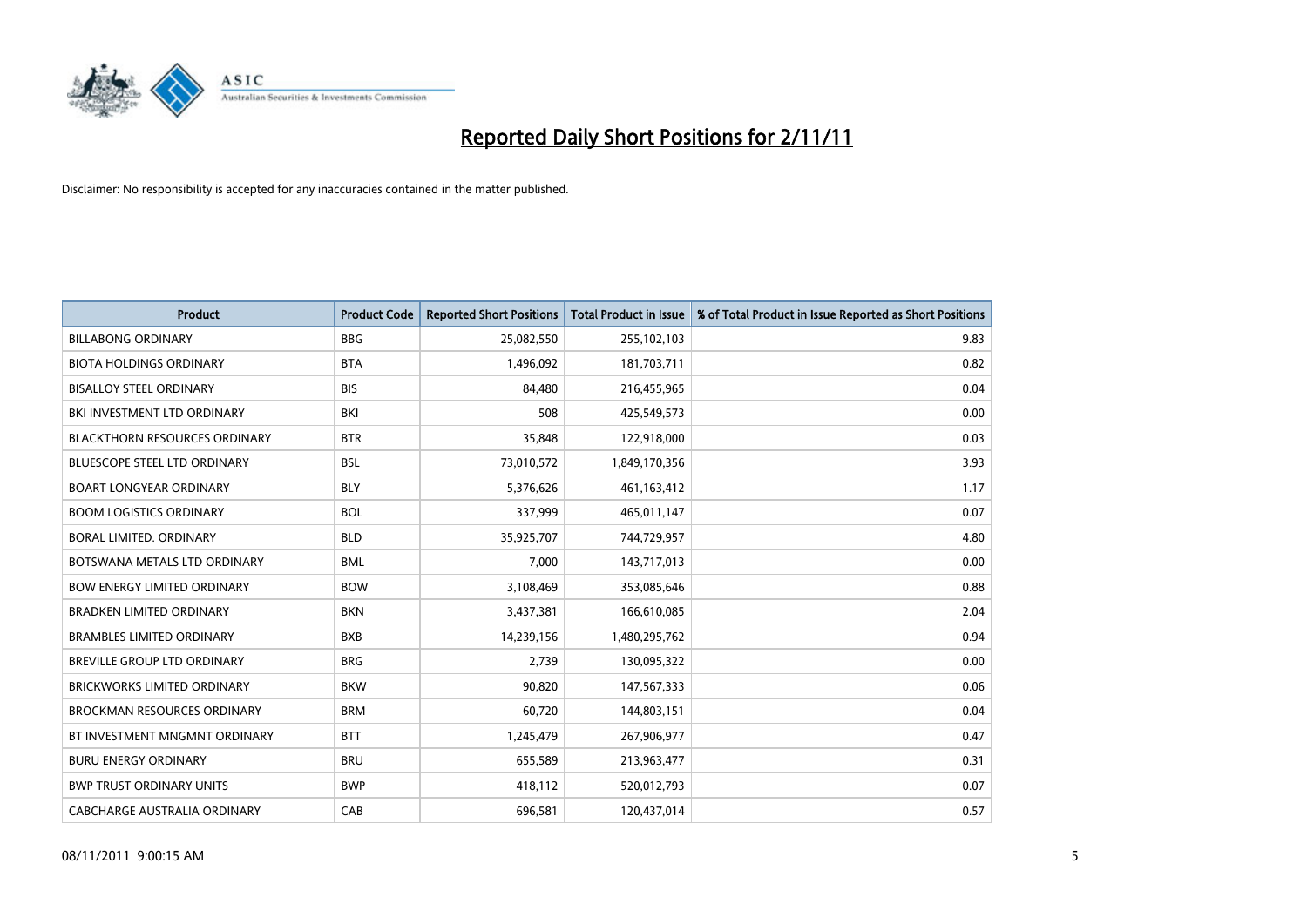

| <b>Product</b>                             | <b>Product Code</b> | <b>Reported Short Positions</b> | <b>Total Product in Issue</b> | % of Total Product in Issue Reported as Short Positions |
|--------------------------------------------|---------------------|---------------------------------|-------------------------------|---------------------------------------------------------|
| CALTEX AUSTRALIA ORDINARY                  | <b>CTX</b>          | 6,017,693                       | 270,000,000                   | 2.23                                                    |
| <b>CAMPBELL BROTHERS ORDINARY</b>          | <b>CPB</b>          | 339,528                         | 67,503,411                    | 0.50                                                    |
| CAPE LAMBERT RES LTD ORDINARY              | <b>CFE</b>          | 980,883                         | 652,171,792                   | 0.15                                                    |
| CARABELLA RES LTD ORDINARY                 | <b>CLR</b>          | 20,824                          | 98,778,296                    | 0.02                                                    |
| <b>CARBON ENERGY ORDINARY</b>              | <b>CNX</b>          | 402.049                         | 698,517,858                   | 0.05                                                    |
| <b>CARDNO LIMITED ORDINARY</b>             | CDD                 | 4,080                           | 110,301,978                   | 0.00                                                    |
| CARNARVON PETROLEUM ORDINARY               | <b>CVN</b>          | 3,155,578                       | 690,320,634                   | 0.44                                                    |
| <b>CARNEGIE WAVE ENERGY ORDINARY</b>       | <b>CWE</b>          | 83,000                          | 901,487,627                   | 0.01                                                    |
| CARPATHIAN RESOURCES ORDINARY              | <b>CPN</b>          | 75,000                          | 265,533,501                   | 0.03                                                    |
| CARPENTARIA EXP. LTD ORDINARY              | CAP                 | 9,777                           | 98,991,301                    | 0.01                                                    |
| CARSALES.COM LTD ORDINARY                  | <b>CRZ</b>          | 16,255,332                      | 233,971,831                   | 6.95                                                    |
| <b>CASH CONVERTERS ORDINARY</b>            | CCV                 | 55,296                          | 379,761,025                   | 0.01                                                    |
| <b>CASPIAN OIL &amp; GAS ORDINARY</b>      | <b>CIG</b>          | 50,000                          | 1,331,500,513                 | 0.00                                                    |
| CATALPA RESOURCES DEF EX CONQUEST          | <b>CAHN</b>         | 24,911                          | 180,400,884                   | 0.01                                                    |
| CATALPA RESOURCES ORDINARY                 | <b>CAH</b>          | 596,563                         | 179,124,743                   | 0.34                                                    |
| <b>CELLNET GROUP ORDINARY</b>              | <b>CLT</b>          | 1,342                           | 61,231,382                    | 0.00                                                    |
| CENTRAL PETROLEUM ORDINARY                 | <b>CTP</b>          | 11,455                          | 1,073,304,842                 | 0.00                                                    |
| <b>CENTRO PROPERTIES UNITS/ORD STAPLED</b> | <b>CNP</b>          | 2,537                           | 972,414,514                   | 0.00                                                    |
| CENTRO RETAIL GROUP STAPLED SECURITIES     | <b>CER</b>          | 1,007,526                       | 2,286,399,424                 | 0.04                                                    |
| <b>CERAMIC FUEL CELLS ORDINARY</b>         | <b>CFU</b>          | 211,538                         | 1,208,017,416                 | 0.02                                                    |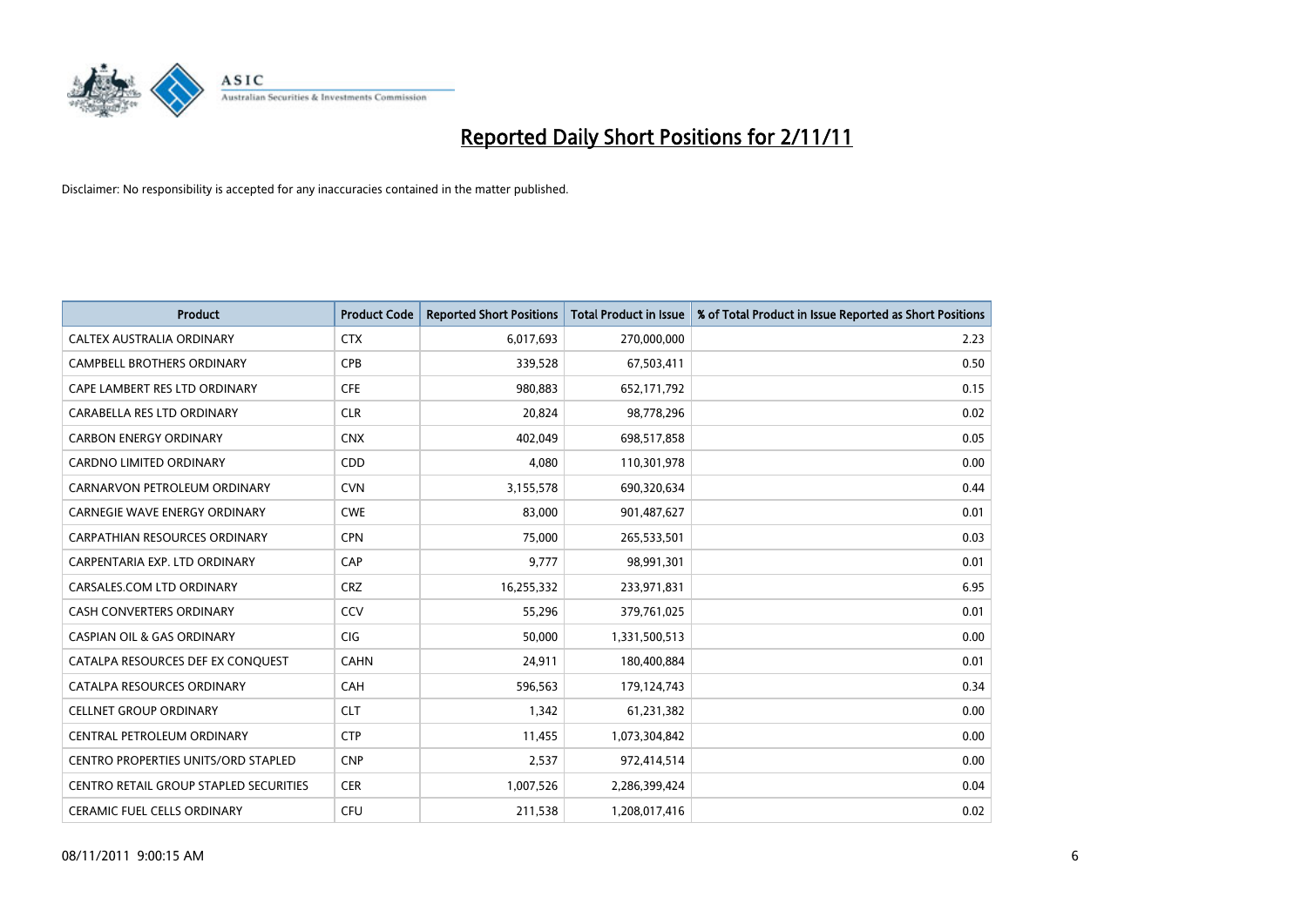

| <b>Product</b>                          | <b>Product Code</b> | <b>Reported Short Positions</b> | <b>Total Product in Issue</b> | % of Total Product in Issue Reported as Short Positions |
|-----------------------------------------|---------------------|---------------------------------|-------------------------------|---------------------------------------------------------|
| <b>CFS RETAIL PROPERTY UNITS</b>        | <b>CFX</b>          | 63,690,307                      | 2,839,591,911                 | 2.23                                                    |
| <b>CHALICE GOLD MINES ORDINARY</b>      | <b>CHN</b>          | 200                             | 250,030,886                   | 0.00                                                    |
| CHALLENGER DIV.PRO. STAPLED UNITS       | CDI                 | 159,453                         | 893,936,670                   | 0.01                                                    |
| CHALLENGER INFRAST. STAPLED UNITS       | <b>CIF</b>          | 56,911                          | 316,223,785                   | 0.02                                                    |
| <b>CHALLENGER LIMITED ORDINARY</b>      | <b>CGF</b>          | 4,640,627                       | 553,340,221                   | 0.84                                                    |
| CHANDLER MACLEOD LTD ORDINARY           | <b>CMG</b>          | 11,970                          | 466,466,720                   | 0.00                                                    |
| CHARTER HALL GROUP STAPLED US PROHIBIT. | <b>CHC</b>          | 133,527                         | 308,040,283                   | 0.05                                                    |
| <b>CHARTER HALL OFFICE UNIT</b>         | CQ <sub>O</sub>     | 2,981,077                       | 493,319,730                   | 0.59                                                    |
| <b>CHARTER HALL RETAIL UNITS</b>        | <b>CQR</b>          | 1,325,252                       | 299,628,571                   | 0.44                                                    |
| CITIGOLD CORP LTD ORDINARY              | <b>CTO</b>          | 2,059,217                       | 1,105,078,301                 | 0.18                                                    |
| CLINUVEL PHARMACEUT. ORDINARY           | CUV                 | 4,127                           | 30,394,206                    | 0.01                                                    |
| <b>CLOUGH LIMITED ORDINARY</b>          | <b>CLO</b>          | 122,159                         | 768,906,269                   | 0.01                                                    |
| <b>CO2 GROUP LIMITED ORDINARY</b>       | COZ                 | 497,500                         | 282,027,305                   | 0.18                                                    |
| <b>COAL &amp; ALLIED ORDINARY</b>       | <b>CNA</b>          | 749                             | 86,584,735                    | 0.00                                                    |
| COAL OF AFRICA LTD ORDINARY             | <b>CZA</b>          | 296,502                         | 532,284,573                   | 0.05                                                    |
| <b>COALSPUR MINES LTD ORDINARY</b>      | <b>CPL</b>          | 808,798                         | 579,768,744                   | 0.13                                                    |
| <b>COALWORKS LIMITED ORDINARY</b>       | <b>CWK</b>          | 25,000                          | 149,088,955                   | 0.02                                                    |
| COBAR CONSOLIDATED ORDINARY             | CCU                 | 21,202                          | 201,313,488                   | 0.01                                                    |
| COCA-COLA AMATIL ORDINARY               | <b>CCL</b>          | 7,489,642                       | 759,567,552                   | 0.95                                                    |
| <b>COCHLEAR LIMITED ORDINARY</b>        | <b>COH</b>          | 3,357,078                       | 56,902,433                    | 5.91                                                    |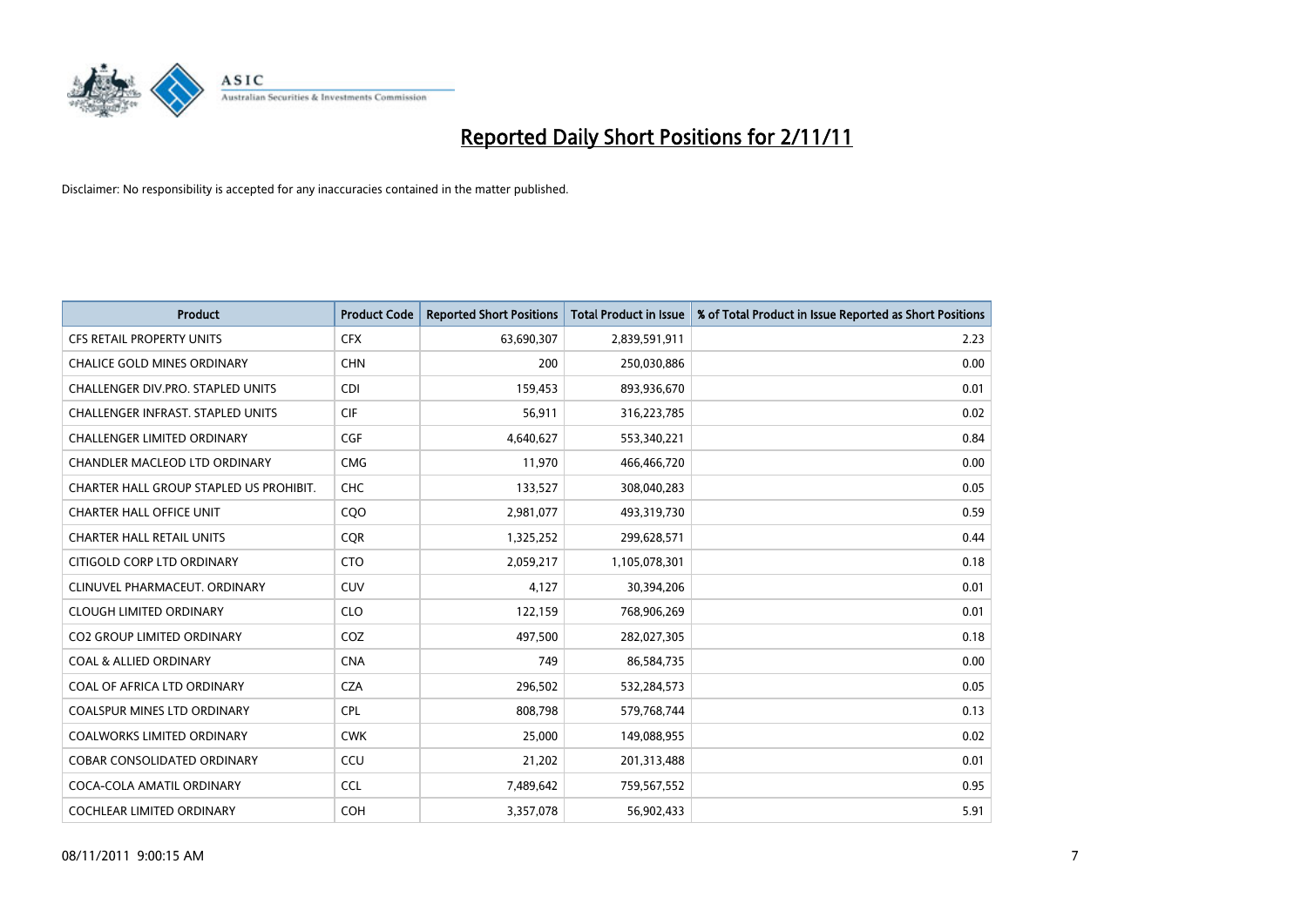

| <b>Product</b>                          | <b>Product Code</b> | <b>Reported Short Positions</b> | <b>Total Product in Issue</b> | % of Total Product in Issue Reported as Short Positions |
|-----------------------------------------|---------------------|---------------------------------|-------------------------------|---------------------------------------------------------|
| <b>COCKATOO COAL ORDINARY</b>           | <b>COK</b>          | 7,300,422                       | 1,016,196,908                 | 0.71                                                    |
| COFFEY INTERNATIONAL ORDINARY           | <b>COF</b>          | 272,690                         | 181,610,808                   | 0.15                                                    |
| <b>COKAL LTD ORDINARY</b>               | <b>CKA</b>          | 392,815                         | 132,073,134                   | 0.30                                                    |
| COMMONWEALTH BANK, ORDINARY             | CBA                 | 29,068,805                      | 1,576,237,644                 | 1.82                                                    |
| <b>COMMONWEALTH PROP ORDINARY UNITS</b> | <b>CPA</b>          | 36,719,317                      | 2,458,123,552                 | 1.47                                                    |
| <b>COMPASS RESOURCES ORDINARY</b>       | <b>CMR</b>          | 160,952                         | 147,402,920                   | 0.11                                                    |
| <b>COMPUTERSHARE LTD ORDINARY</b>       | <b>CPU</b>          | 2,893,859                       | 555,664,059                   | 0.47                                                    |
| <b>CONNECTEAST GROUP STAPLED</b>        | <b>CEU</b>          | 166,952                         | 3,940,145,951                 | 0.00                                                    |
| CONQUEST MINING ORDINARY                | COT                 | 40,782                          | 601,336,279                   | 0.00                                                    |
| CONSOLIDATED MEDIA, ORDINARY            | <b>CMI</b>          | 1,597,041                       | 561,834,996                   | 0.28                                                    |
| CONTANGO MICROCAP ORDINARY              | <b>CTN</b>          | 7,500                           | 147,467,406                   | 0.01                                                    |
| CONTINENTAL COAL LTD ORDINARY           | CCC                 | 142,144                         | 372,662,917                   | 0.04                                                    |
| <b>COOPER ENERGY LTD ORDINARY</b>       | COE                 | 89,539                          | 292,576,001                   | 0.03                                                    |
| <b>COPPER STRIKE LTD ORDINARY</b>       | <b>CSE</b>          | 714                             | 129,455,571                   | 0.00                                                    |
| <b>CORDLIFE LIMITED ORDINARY</b>        | CBB                 |                                 | 150,887,354                   | 0.00                                                    |
| COUNT FINANCIAL ORDINARY                | COU                 | 427,842                         | 262,282,684                   | 0.16                                                    |
| <b>CREDIT CORP GROUP ORDINARY</b>       | <b>CCP</b>          | 10,461                          | 45,571,114                    | 0.02                                                    |
| <b>CROMWELL PROP STAPLED SECURITIES</b> | <b>CMW</b>          | 82,780                          | 966,845,859                   | 0.01                                                    |
| <b>CROWN LIMITED ORDINARY</b>           | <b>CWN</b>          | 1,822,547                       | 728,394,185                   | 0.24                                                    |
| CS GP100 AUST TRUST ORDINARY UNITS      | <b>CSI</b>          | 2.340.000                       | 30,448,143                    | 7.69                                                    |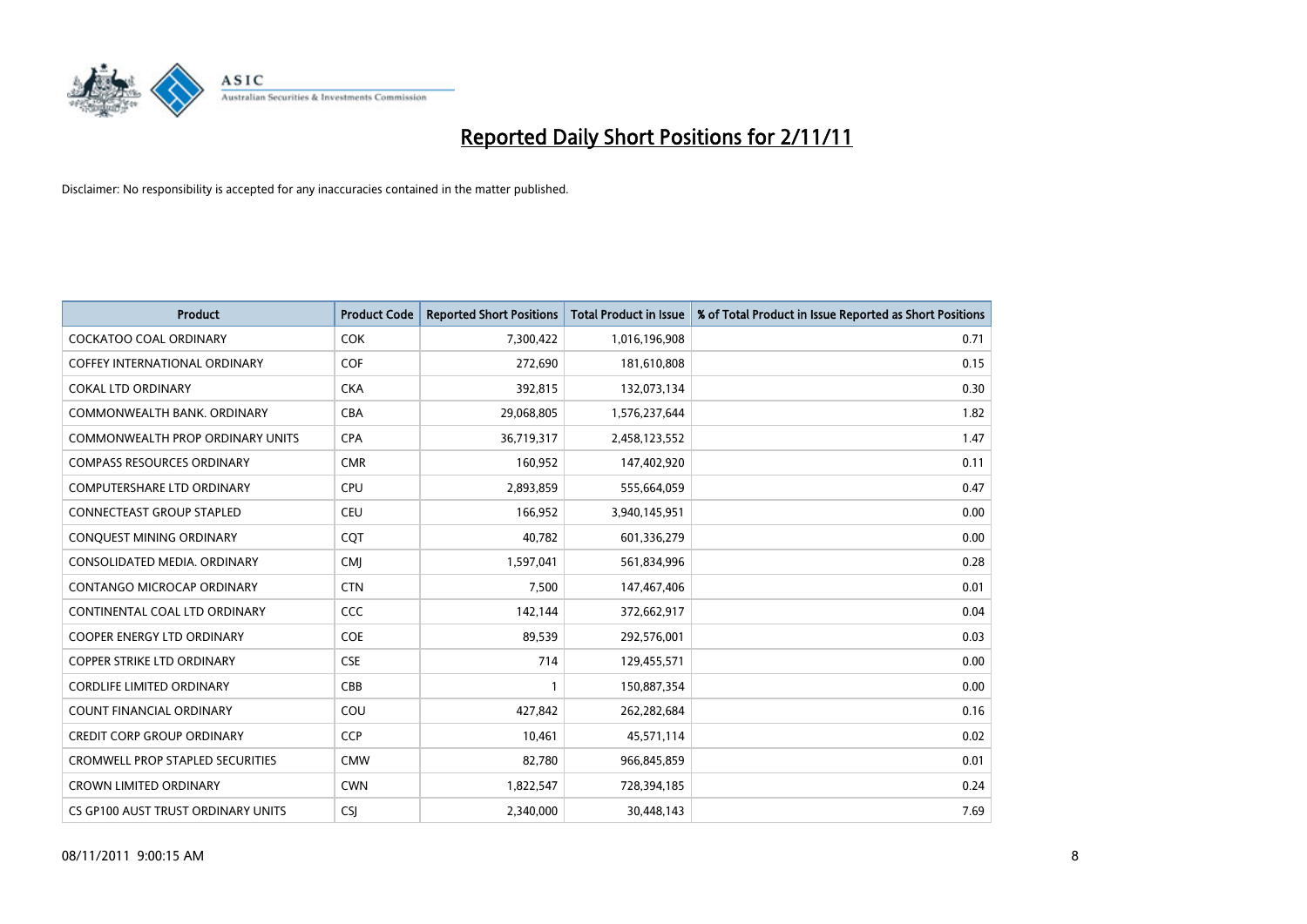

| <b>Product</b>                       | <b>Product Code</b> | <b>Reported Short Positions</b> | <b>Total Product in Issue</b> | % of Total Product in Issue Reported as Short Positions |
|--------------------------------------|---------------------|---------------------------------|-------------------------------|---------------------------------------------------------|
| <b>CSG LIMITED ORDINARY</b>          | CSV                 | 647,332                         | 282,567,499                   | 0.23                                                    |
| <b>CSL LIMITED ORDINARY</b>          | <b>CSL</b>          | 5,027,664                       | 524,999,269                   | 0.93                                                    |
| <b>CSR LIMITED ORDINARY</b>          | <b>CSR</b>          | 19,730,449                      | 506,000,315                   | 3.88                                                    |
| <b>CUDECO LIMITED ORDINARY</b>       | CDU                 | 1,632,533                       | 159,849,865                   | 1.00                                                    |
| <b>CUSTOMERS LIMITED ORDINARY</b>    | <b>CUS</b>          | 10,004                          | 134,869,357                   | 0.01                                                    |
| DART ENERGY LTD ORDINARY             | <b>DTE</b>          | 6,749,592                       | 720,875,002                   | 0.95                                                    |
| DAVID JONES LIMITED ORDINARY         | <b>DJS</b>          | 55,553,644                      | 520,751,395                   | 10.67                                                   |
| <b>DECMIL GROUP LIMITED ORDINARY</b> | <b>DCG</b>          | 61,433                          | 124,269,568                   | 0.03                                                    |
| DEEP YELLOW LIMITED ORDINARY         | <b>DYL</b>          | 15,876                          | 1,128,506,403                 | 0.00                                                    |
| DEVINE LIMITED DEFERRED SETTLEMENT   | <b>DVNDA</b>        | 175                             | 158,729,556                   | 0.00                                                    |
| DEXUS PROPERTY GROUP STAPLED UNITS   | <b>DXS</b>          | 18,210,396                      | 4,839,024,176                 | 0.36                                                    |
| DISCOVERY METALS LTD ORDINARY        | <b>DML</b>          | 4,818,027                       | 439,128,231                   | 1.11                                                    |
| DOMINO PIZZA ENTERPR ORDINARY        | <b>DMP</b>          | 121,832                         | 69,064,674                    | 0.18                                                    |
| DOWNER EDI LIMITED ORDINARY          | <b>DOW</b>          | 5,323,553                       | 429,100,296                   | 1.22                                                    |
| DUET GROUP STAPLED US PROHIBIT.      | <b>DUE</b>          | 8,812,451                       | 1,091,628,341                 | 0.80                                                    |
| DULUXGROUP LIMITED ORDINARY          | <b>DLX</b>          | 10,026,879                      | 367,456,259                   | 2.73                                                    |
| <b>EASTERN STAR GAS ORDINARY</b>     | ESG                 | 9,768,340                       | 992,847,041                   | 0.98                                                    |
| ECHO ENTERTAINMENT ORDINARY          | <b>EGP</b>          | 6,112,158                       | 688,019,737                   | 0.89                                                    |
| <b>ELDERS LIMITED ORDINARY</b>       | <b>ELD</b>          | 15,280,191                      | 448,598,480                   | 3.39                                                    |
| ELDORADO GOLD CORP CDI 1:1           | EAU                 | 16,941                          | 9,672,394                     | 0.17                                                    |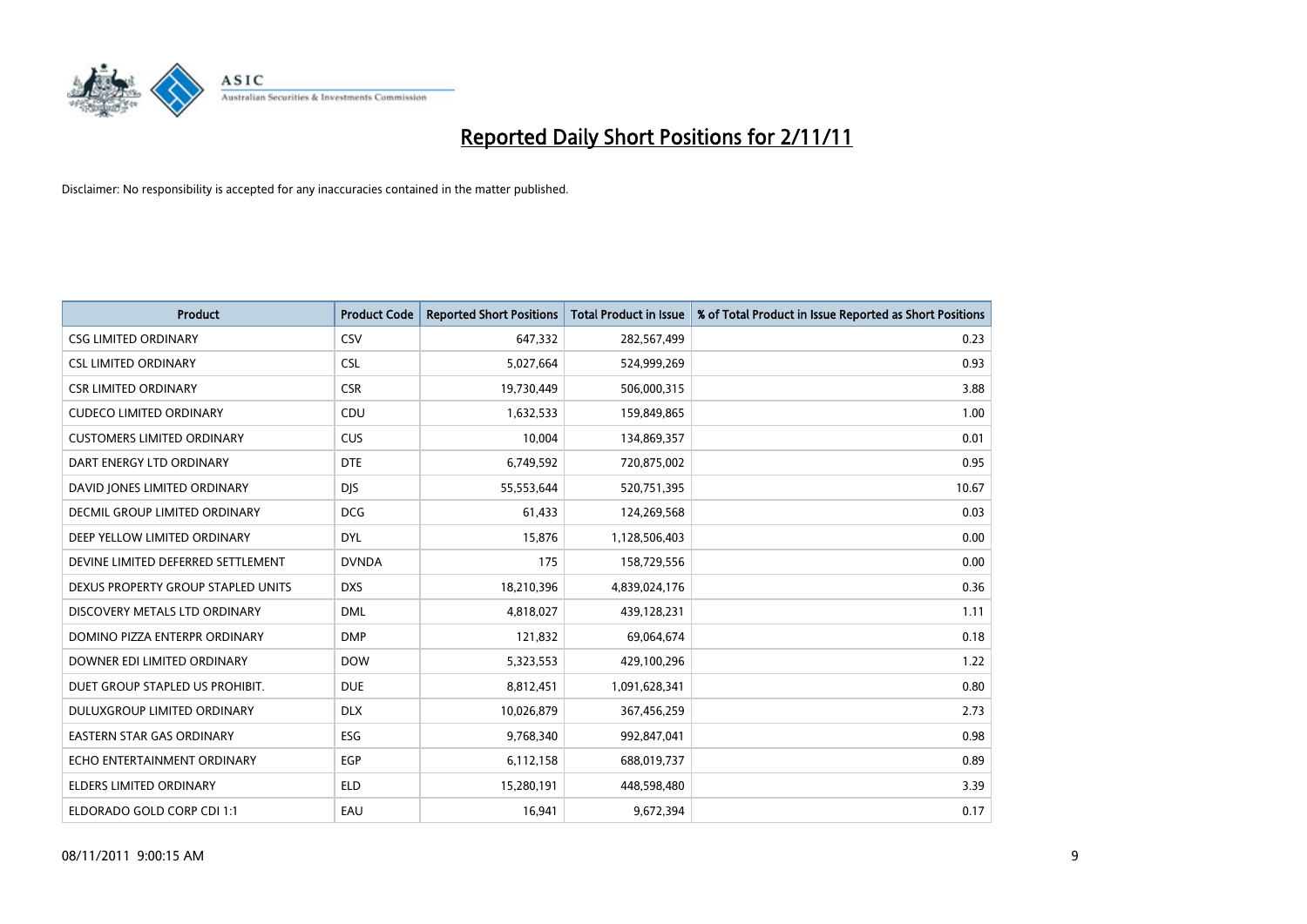

| <b>Product</b>                               | <b>Product Code</b> | <b>Reported Short Positions</b> | <b>Total Product in Issue</b> | % of Total Product in Issue Reported as Short Positions |
|----------------------------------------------|---------------------|---------------------------------|-------------------------------|---------------------------------------------------------|
| ELEMENTAL MINERALS ORDINARY                  | <b>ELM</b>          | 240,786                         | 223,241,064                   | 0.11                                                    |
| ELEMENTOS LIMITED ORDINARY                   | <b>ELT</b>          | 16                              | 77,068,979                    | 0.00                                                    |
| ELIXIR PETROLEUM LTD ORDINARY                | <b>EXR</b>          | 324,400                         | 217,288,472                   | 0.15                                                    |
| <b>EMECO HOLDINGS ORDINARY</b>               | <b>EHL</b>          | 2,067,447                       | 631,237,586                   | 0.34                                                    |
| <b>ENERGY RESOURCES ORDINARY 'A'</b>         | <b>ERA</b>          | 9,459,329                       | 439,534,227                   | 2.14                                                    |
| <b>ENERGY WORLD CORPOR, ORDINARY</b>         | <b>EWC</b>          | 17,327,467                      | 1,734,166,672                 | 1.00                                                    |
| <b>ENTEK ENERGY LTD ORDINARY</b>             | <b>ETE</b>          | 489.903                         | 510,657,387                   | 0.10                                                    |
| <b>ENTELLECT LIMITED ORDINARY</b>            | <b>ESN</b>          | 464,050                         | 985,337,932                   | 0.05                                                    |
| ENVESTRA LIMITED ORDINARY                    | <b>ENV</b>          | 3,194,547                       | 1,508,651,804                 | 0.20                                                    |
| ETFS METALS. ETFS GOLD                       | GOLD                | 150                             | 4,095,142                     | 0.00                                                    |
| <b>EXTRACT RESOURCES ORDINARY</b>            | <b>EXT</b>          | 395,787                         | 251,159,163                   | 0.15                                                    |
| FAIRFAX MEDIA LTD ORDINARY                   | <b>FXI</b>          | 336,929,161                     | 2,351,955,725                 | 14.31                                                   |
| <b>FAR LTD ORDINARY</b>                      | <b>FAR</b>          | 21,000,000                      | 1,245,401,164                 | 1.69                                                    |
| FISHER & PAYKEL APP. ORDINARY                | <b>FPA</b>          | 18,298                          | 724,235,162                   | 0.00                                                    |
| <b>FKP PROPERTY GROUP STAPLED SECURITIES</b> | <b>FKP</b>          | 21,948,298                      | 1,197,968,723                 | 1.83                                                    |
| FLEETWOOD CORP ORDINARY                      | <b>FWD</b>          | 264,649                         | 58,696,301                    | 0.43                                                    |
| FLETCHER BUILDING ORDINARY                   | <b>FBU</b>          | 8,806,149                       | 680,739,504                   | 1.28                                                    |
| FLEXIGROUP LIMITED ORDINARY                  | <b>FXL</b>          | 275,639                         | 277,862,586                   | 0.10                                                    |
| <b>FLIGHT CENTRE ORDINARY</b>                | <b>FLT</b>          | 6,638,918                       | 99,990,391                    | 6.61                                                    |
| FLINDERS MINES LTD ORDINARY                  | <b>FMS</b>          | 21,680,268                      | 1,821,300,404                 | 1.18                                                    |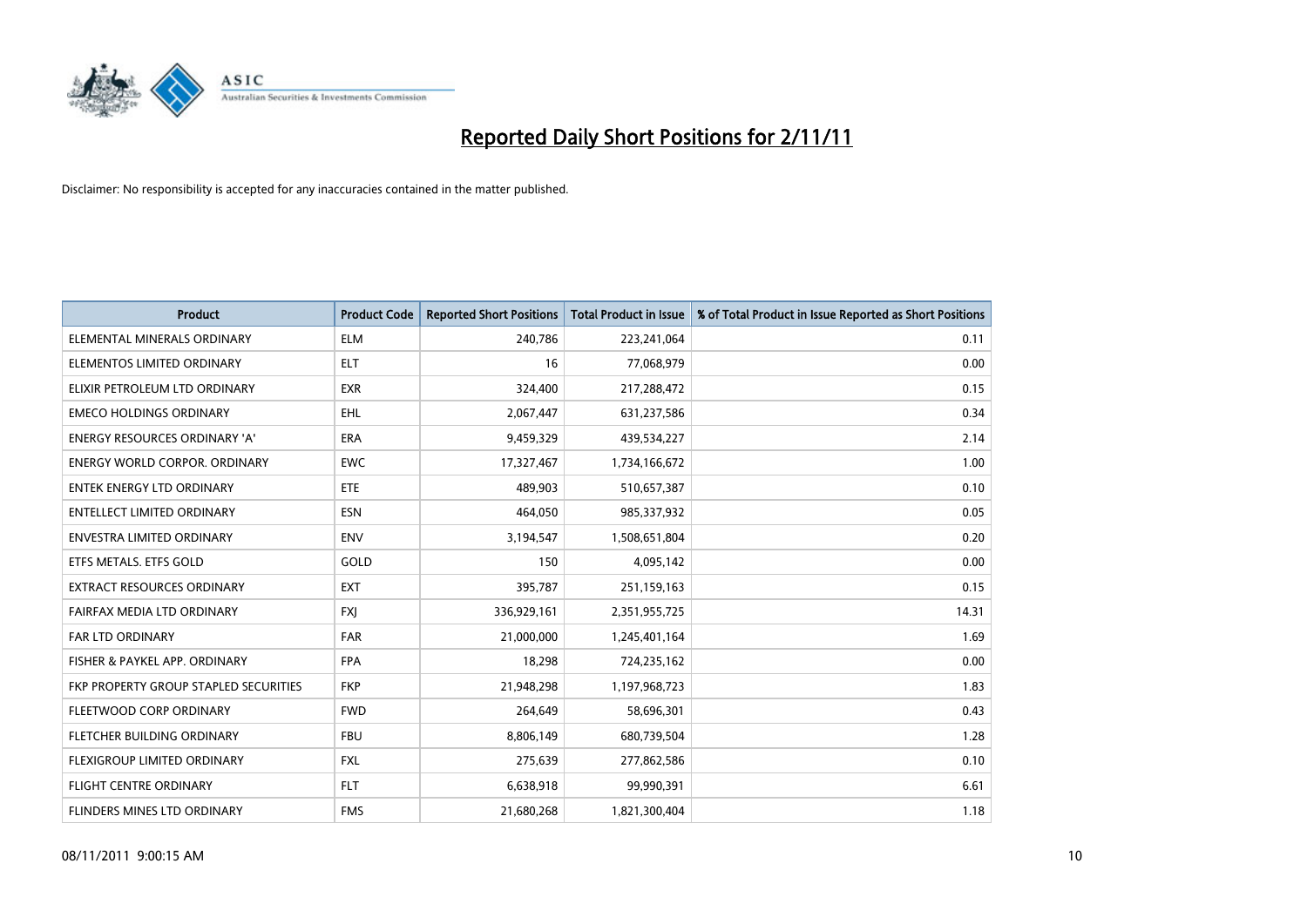

| <b>Product</b>                            | <b>Product Code</b> | <b>Reported Short Positions</b> | <b>Total Product in Issue</b> | % of Total Product in Issue Reported as Short Positions |
|-------------------------------------------|---------------------|---------------------------------|-------------------------------|---------------------------------------------------------|
| <b>FOCUS MINERALS LTD ORDINARY</b>        | <b>FML</b>          | 7,012,748                       | 4,320,773,701                 | 0.15                                                    |
| <b>FORGE GROUP LIMITED ORDINARY</b>       | FGE                 | 99.896                          | 83,429,014                    | 0.12                                                    |
| <b>FORTE ENERGY NL ORDINARY</b>           | <b>FTE</b>          | 2,658,986                       | 695,589,311                   | 0.38                                                    |
| FORTESCUE METALS GRP ORDINARY             | <b>FMG</b>          | 67,117,759                      | 3,113,798,659                 | 2.10                                                    |
| <b>FOSTER'S GROUP ORDINARY</b>            | FGL                 | 10,922,007                      | 1,941,514,539                 | 0.54                                                    |
| FTD CORPORATION ORDINARY                  | <b>FTD</b>          | 8,088                           | 36,474,593                    | 0.02                                                    |
| <b>FUNTASTIC LIMITED ORDINARY</b>         | <b>FUN</b>          | 322,528                         | 340,997,682                   | 0.09                                                    |
| <b>G.U.D. HOLDINGS ORDINARY</b>           | GUD                 | 362,552                         | 70,107,387                    | 0.50                                                    |
| <b>GALAXY RESOURCES ORDINARY</b>          | <b>GXY</b>          | 2,651,551                       | 323,327,000                   | 0.81                                                    |
| <b>GEODYNAMICS LIMITED ORDINARY</b>       | GDY                 | 34,227                          | 337,942,224                   | 0.01                                                    |
| <b>GINDALBIE METALS LTD ORDINARY</b>      | GBG                 | 23,338,902                      | 1,135,565,349                 | 2.05                                                    |
| <b>GLOBAL MINING ORDINARY</b>             | GMI                 | 8,951                           | 184,894,556                   | 0.00                                                    |
| <b>GLOUCESTER COAL ORDINARY</b>           | GCL                 | 1,631,456                       | 202,905,967                   | 0.79                                                    |
| <b>GME RESOURCES LTD ORDINARY</b>         | <b>GME</b>          | 800                             | 322,635,902                   | 0.00                                                    |
| <b>GOLD ONE INT LTD ORDINARY</b>          | GDO                 | 1,408,476                       | 809,324,408                   | 0.17                                                    |
| <b>GOLDEN WEST RESOURCE ORDINARY</b>      | <b>GWR</b>          | 1.617                           | 192,082,567                   | 0.00                                                    |
| <b>GOODMAN FIELDER, DEFERRED</b>          | <b>GFFN</b>         | 977,739                         | 143,790,254                   | 0.68                                                    |
| <b>GOODMAN FIELDER, ORDINARY</b>          | <b>GFF</b>          | 82,796,540                      | 1,793,843,797                 | 4.60                                                    |
| <b>GOODMAN GROUP STAPLED US PROHIBIT.</b> | <b>GMG</b>          | 25,702,787                      | 7,394,907,651                 | 0.33                                                    |
| <b>GPT GROUP STAPLED SEC.</b>             | GPT                 | 18,532,071                      | 1,836,242,729                 | 1.01                                                    |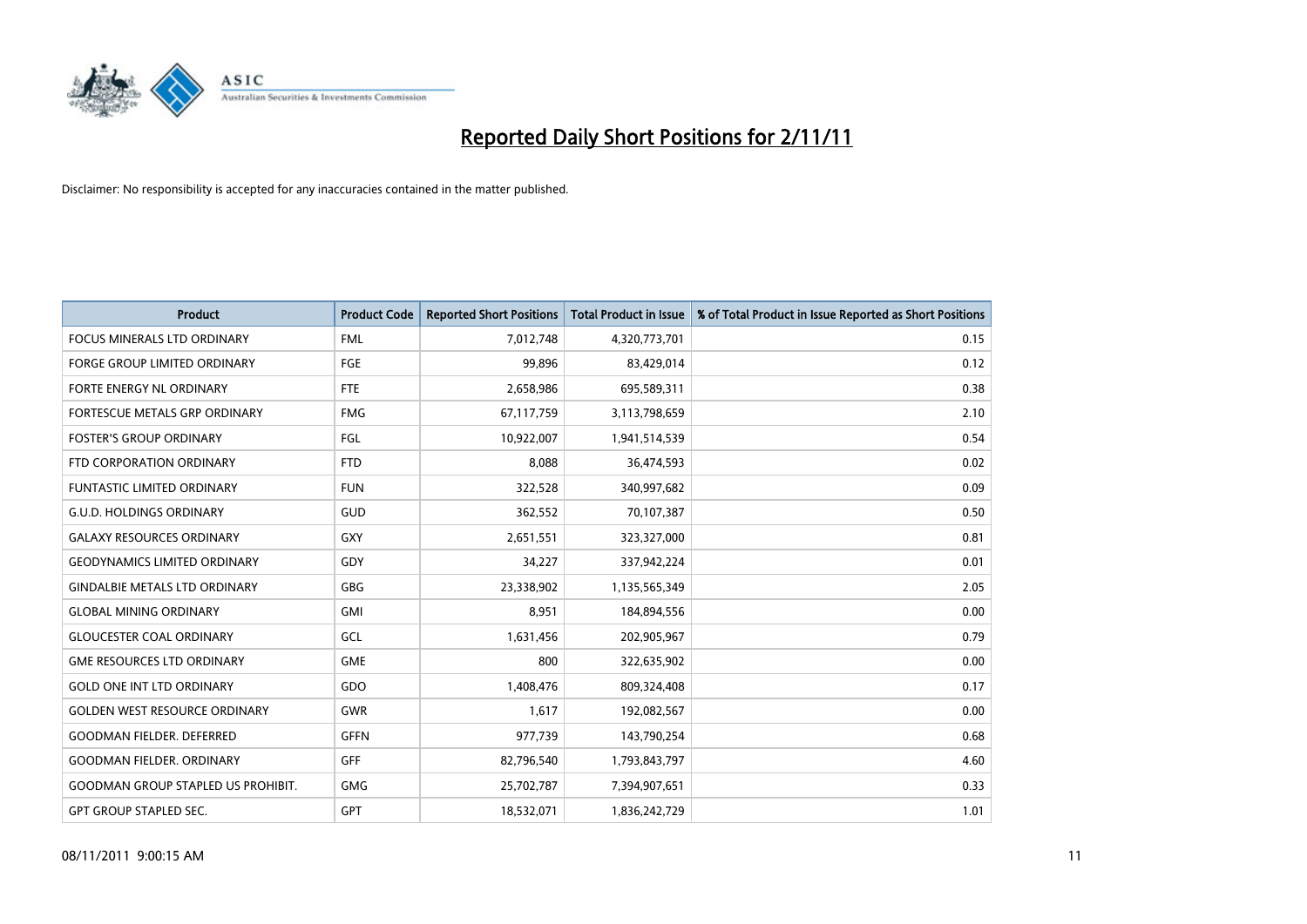

| <b>Product</b>                            | <b>Product Code</b> | <b>Reported Short Positions</b> | <b>Total Product in Issue</b> | % of Total Product in Issue Reported as Short Positions |
|-------------------------------------------|---------------------|---------------------------------|-------------------------------|---------------------------------------------------------|
| <b>GRAINCORP LIMITED A CLASS ORDINARY</b> | <b>GNC</b>          | 857,871                         | 198,318,900                   | 0.44                                                    |
| <b>GRANGE RESOURCES, ORDINARY</b>         | <b>GRR</b>          | 132,073                         | 1,153,937,134                 | 0.00                                                    |
| <b>GREENCAP LIMITED ORDINARY</b>          | GCG                 |                                 | 262,515,385                   | 0.00                                                    |
| <b>GREENLAND MIN EN LTD ORDINARY</b>      | GGG                 | 2,856,788                       | 410,407,582                   | 0.68                                                    |
| <b>GRYPHON MINERALS LTD ORDINARY</b>      | GRY                 | 1,673,481                       | 300,122,058                   | 0.55                                                    |
| <b>GUILDFORD COAL LTD ORDINARY</b>        | <b>GUF</b>          | 2,157,888                       | 219,654,168                   | 1.00                                                    |
| <b>GUINNESS PEAT GROUP. CDI 1:1</b>       | GPG                 | 54                              | 274,801,825                   | 0.00                                                    |
| <b>GUNNS LIMITED ORDINARY</b>             | <b>GNS</b>          | 52,086,858                      | 848,401,559                   | 6.12                                                    |
| <b>GWA GROUP LTD ORDINARY</b>             | <b>GWA</b>          | 12,037,036                      | 301,525,014                   | 3.98                                                    |
| HARVEY NORMAN ORDINARY                    | <b>HVN</b>          | 52,252,664                      | 1,062,316,784                 | 4.90                                                    |
| HASTIE GROUP LIMITED ORDINARY             | <b>HST</b>          | 2,289,769                       | 1,373,486,652                 | 0.17                                                    |
| HASTINGS DIVERSIFIED STAPLED SECURITY     | <b>HDF</b>          | 1,891,169                       | 530,001,072                   | 0.36                                                    |
| <b>HEARTWARE INT INC CDI 35:1</b>         | <b>HIN</b>          | 272,008                         | 48,598,550                    | 0.56                                                    |
| <b>HENDERSON GROUP CDI 1:1</b>            | <b>HGG</b>          | 11,467,541                      | 642,886,460                   | 1.77                                                    |
| HEA HOLDINGS LIMITED ORDINARY             | <b>HFA</b>          | 8,273                           | 117,332,831                   | 0.00                                                    |
| <b>HIGHLANDS PACIFIC ORDINARY</b>         | <b>HIG</b>          | 2,461,451                       | 686,082,148                   | 0.36                                                    |
| HILL END GOLD ORDINARY                    | <b>HEG</b>          | 135,000                         | 485,760,641                   | 0.03                                                    |
| HILLGROVE RES LTD ORDINARY                | <b>HGO</b>          | 1,577,331                       | 793,698,575                   | 0.20                                                    |
| HILLS HOLDINGS LTD ORDINARY               | <b>HIL</b>          | 4,267,604                       | 247,928,145                   | 1.72                                                    |
| HORIZON OIL LIMITED ORDINARY              | <b>HZN</b>          | 15,638,206                      | 1,130,811,515                 | 1.38                                                    |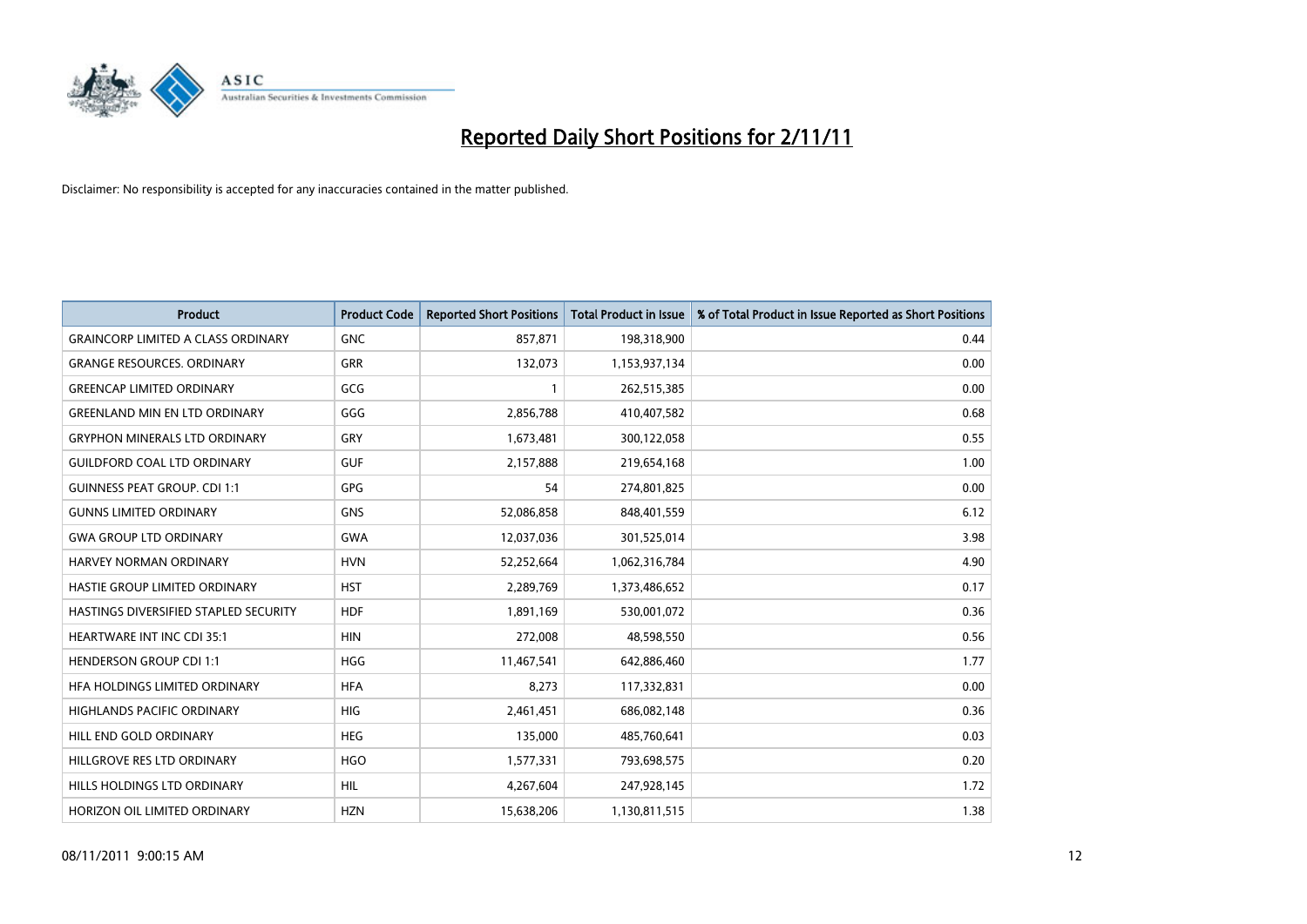

| <b>Product</b>                                | <b>Product Code</b> | <b>Reported Short Positions</b> | <b>Total Product in Issue</b> | % of Total Product in Issue Reported as Short Positions |
|-----------------------------------------------|---------------------|---------------------------------|-------------------------------|---------------------------------------------------------|
| HUNNU COAL LIMITED ORDINARY                   | <b>HUN</b>          | 58,697                          | 218,565,002                   | 0.03                                                    |
| ICON ENERGY LIMITED ORDINARY                  | <b>ICN</b>          | 2,430                           | 469,301,394                   | 0.00                                                    |
| <b>IINET LIMITED ORDINARY</b>                 | <b>IIN</b>          | 125,677                         | 149,787,226                   | 0.08                                                    |
| ILUKA RESOURCES ORDINARY                      | ILU                 | 5,460,025                       | 418,700,517                   | 1.29                                                    |
| <b>IMDEX LIMITED ORDINARY</b>                 | <b>IMD</b>          | 566,401                         | 204,447,435                   | 0.25                                                    |
| IMF (AUSTRALIA) LTD ORDINARY                  | <b>IMF</b>          | 329,821                         | 123,828,193                   | 0.26                                                    |
| <b>IMX RESOURCES LTD ORDINARY</b>             | <b>IXR</b>          | 20.000                          | 262,612,803                   | 0.01                                                    |
| <b>INCITEC PIVOT ORDINARY</b>                 | IPL                 | 665,149                         | 1,628,730,107                 | 0.03                                                    |
| INDEPENDENCE GROUP ORDINARY                   | <b>IGO</b>          | 4,519,237                       | 202,907,135                   | 2.22                                                    |
| <b>INDOPHIL RESOURCES ORDINARY</b>            | <b>IRN</b>          | 1,917,939                       | 995,437,860                   | 0.19                                                    |
| <b>INDUSTREA LIMITED ORDINARY</b>             | IDL                 | 1,047,547                       | 364,733,566                   | 0.28                                                    |
| <b>INFIGEN ENERGY STAPLED SECURITIES</b>      | <b>IFN</b>          | 4,968,197                       | 762,265,972                   | 0.66                                                    |
| ING RE COM GROUP STAPLED SECURITIES           | <b>ILF</b>          | 3,583                           | 441,029,194                   | 0.00                                                    |
| <b>INSURANCE AUSTRALIA ORDINARY</b>           | IAG                 | 12,475,369                      | 2,079,034,021                 | 0.59                                                    |
| <b>INTEGRA MINING LTD, ORDINARY</b>           | <b>IGR</b>          | 4,707,082                       | 843,743,881                   | 0.55                                                    |
| <b>INTREPID MINES ORDINARY</b>                | <b>IAU</b>          | 2,401,512                       | 522,391,334                   | 0.47                                                    |
| <b>INVESTA OFFICE FUND STAPLED SECURITIES</b> | <b>IOF</b>          | 12,879,529                      | 2,657,463,999                 | 0.49                                                    |
| <b>INVOCARE LIMITED ORDINARY</b>              | IVC                 | 1,090,935                       | 110,030,298                   | 0.99                                                    |
| <b>ION LIMITED ORDINARY</b>                   | <b>ION</b>          | 164,453                         | 256,365,105                   | 0.06                                                    |
| <b>IOOF HOLDINGS LTD ORDINARY</b>             | <b>IFL</b>          | 776,364                         | 229.794.395                   | 0.32                                                    |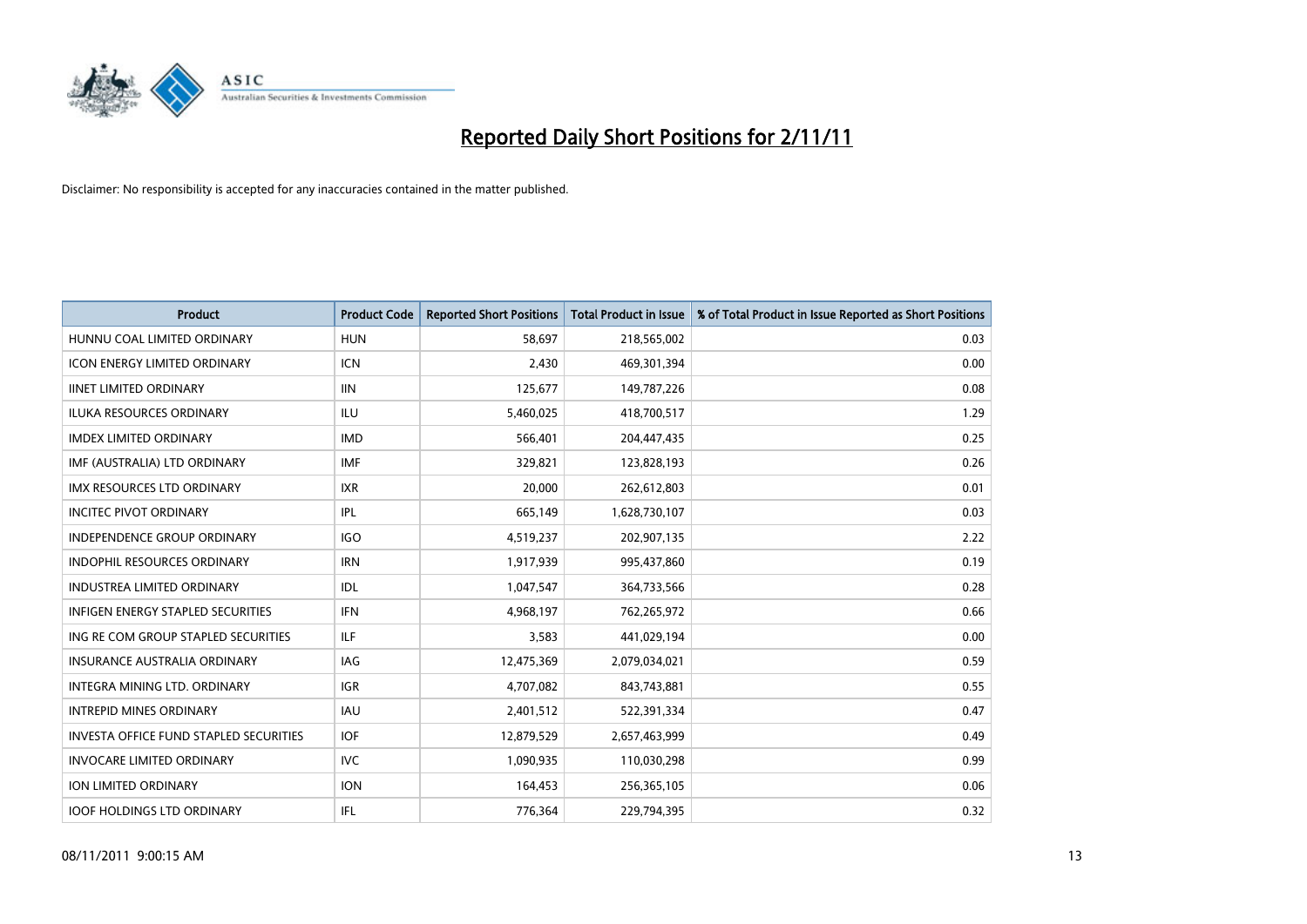

| <b>Product</b>                                  | <b>Product Code</b> | <b>Reported Short Positions</b> | <b>Total Product in Issue</b> | % of Total Product in Issue Reported as Short Positions |
|-------------------------------------------------|---------------------|---------------------------------|-------------------------------|---------------------------------------------------------|
| <b>IRESS MARKET TECH. ORDINARY</b>              | <b>IRE</b>          | 834,564                         | 127,036,010                   | 0.65                                                    |
| <b>IRON ORE HOLDINGS ORDINARY</b>               | <b>IOH</b>          | 30,614                          | 166,087,005                   | 0.02                                                    |
| ISHARES MSCI AUS 200 ISHARES MSCI AUS 200       | <b>IOZ</b>          | 62,813                          | 2,326,394                     | 2.70                                                    |
| ISHARES MSCI EM MKTS CDI 1:1                    | <b>IEM</b>          | 25,899                          | 425,700,000                   | 0.01                                                    |
| ISHARES S&P EU 350 CDI 1:1                      | <b>IEU</b>          | 3,311                           | 50,800,000                    | 0.01                                                    |
| ISHARES S&P HIGH DIV ISHARES S&P HIGH DIV       | <b>IHD</b>          | 93,440                          | 2,201,253                     | 4.24                                                    |
| ISHARES SMALL ORDS ISHARES SMALL ORDS           | <b>ISO</b>          | 837,263                         | 5,401,916                     | 15.50                                                   |
| <b>IVANHOE AUSTRALIA ORDINARY</b>               | <b>IVA</b>          | 150,912                         | 485,392,840                   | 0.02                                                    |
| <b>JAMES HARDIE INDUST CHESS DEPOSITARY INT</b> | <b>IHX</b>          | 23,193,321                      | 435,640,582                   | 5.32                                                    |
| <b>JAMESON RESOURCES ORDINARY</b>               | <b>JAL</b>          | 1,600,000                       | 95,828,865                    | 1.67                                                    |
| <b>JB HI-FI LIMITED ORDINARY</b>                | <b>IBH</b>          | 21,831,738                      | 98,830,643                    | 22.08                                                   |
| <b>JUPITER MINES ORDINARY</b>                   | <b>IMS</b>          | 3,911                           | 1,561,235,037                 | 0.00                                                    |
| KAGARA LTD ORDINARY                             | <b>KZL</b>          | 8,791,790                       | 718,068,836                   | 1.21                                                    |
| KAROON GAS AUSTRALIA ORDINARY                   | <b>KAR</b>          | 4,284,080                       | 221,420,769                   | 1.90                                                    |
| KATHMANDU HOLD LTD ORDINARY                     | <b>KMD</b>          | 2,050,627                       | 200,000,000                   | 1.02                                                    |
| <b>KEYBRIDGE CAPITAL ORDINARY</b>               | <b>KBC</b>          | 5,999                           | 172,070,564                   | 0.00                                                    |
| KIMBERLEY METALS LTD ORDINARY                   | <b>KBL</b>          | 1,820                           | 164,752,978                   | 0.00                                                    |
| KINGSGATE CONSOLID. ORDINARY                    | <b>KCN</b>          | 1,535,851                       | 139,039,834                   | 1.10                                                    |
| KINGSROSE MINING LTD ORDINARY                   | <b>KRM</b>          | 1,134,691                       | 267,448,726                   | 0.42                                                    |
| LEIGHTON HOLDINGS ORDINARY                      | LEI                 | 9,127,010                       | 336,515,596                   | 2.67                                                    |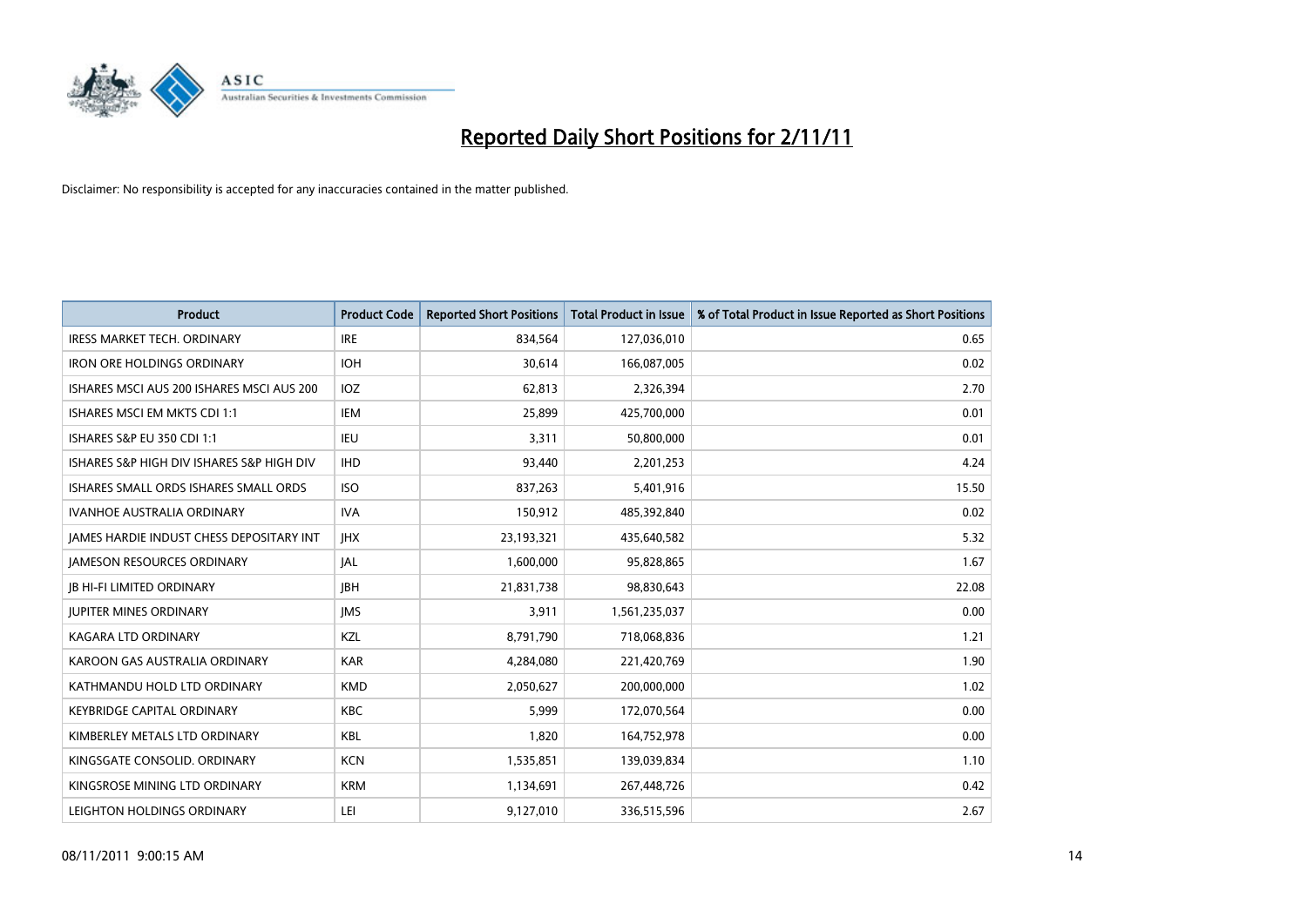

| <b>Product</b>                        | <b>Product Code</b> | <b>Reported Short Positions</b> | <b>Total Product in Issue</b> | % of Total Product in Issue Reported as Short Positions |
|---------------------------------------|---------------------|---------------------------------|-------------------------------|---------------------------------------------------------|
| LEND LEASE GROUP UNIT/ORD STAPLED     | LLC                 | 1,784,799                       | 571,804,090                   | 0.29                                                    |
| LINC ENERGY LTD ORDINARY              | <b>LNC</b>          | 6,364,658                       | 503,418,900                   | 1.24                                                    |
| LIQUEFIED NATURAL ORDINARY            | LNG                 | 370,140                         | 267,699,015                   | 0.14                                                    |
| LYNAS CORPORATION ORDINARY            | <b>LYC</b>          | 100,572,459                     | 1,713,846,913                 | 5.84                                                    |
| M2 TELECOMMUNICATION ORDINARY         | <b>MTU</b>          | 285,962                         | 124,493,385                   | 0.22                                                    |
| MACARTHUR COAL ORDINARY               | <b>MCC</b>          | 335,038                         | 302,092,343                   | 0.10                                                    |
| <b>MACMAHON HOLDINGS ORDINARY</b>     | <b>MAH</b>          | 4,031,549                       | 738,631,705                   | 0.54                                                    |
| MACO ATLAS ROADS GRP ORDINARY STAPLED | <b>MQA</b>          | 10,592,912                      | 464,279,594                   | 2.29                                                    |
| MACQUARIE GROUP LTD ORDINARY          | <b>MOG</b>          | 4,299,751                       | 348,285,032                   | 1.19                                                    |
| MAP GROUP STAPLED US PROHIBIT.        | <b>MAP</b>          | 8,317,672                       | 1,861,210,782                 | 0.42                                                    |
| MARENGO MINING ORDINARY               | <b>MGO</b>          | 68,715                          | 1,002,399,863                 | 0.01                                                    |
| <b>MATRIX C &amp; E LTD ORDINARY</b>  | <b>MCE</b>          | 414,881                         | 77,081,507                    | 0.53                                                    |
| MCMILLAN SHAKESPEARE ORDINARY         | <b>MMS</b>          | 11,097                          | 68,317,790                    | 0.01                                                    |
| MCPHERSON'S LTD ORDINARY              | <b>MCP</b>          | 14,050                          | 72,401,758                    | 0.02                                                    |
| MEDUSA MINING LTD ORDINARY            | <b>MML</b>          | 801,222                         | 188,827,911                   | 0.42                                                    |
| MELBOURNE IT LIMITED ORDINARY         | <b>MLB</b>          | 136,142                         | 81,352,178                    | 0.17                                                    |
| MEO AUSTRALIA LTD ORDINARY            | <b>MEO</b>          | 333,906                         | 539,913,260                   | 0.06                                                    |
| MERMAID MARINE ORDINARY               | <b>MRM</b>          | 233,033                         | 217,718,357                   | 0.11                                                    |
| MESOBLAST LIMITED ORDINARY            | <b>MSB</b>          | 5,456,902                       | 280,425,258                   | 1.93                                                    |
| METALS X LIMITED ORDINARY             | <b>MLX</b>          | 326.940                         | 1,330,804,811                 | 0.03                                                    |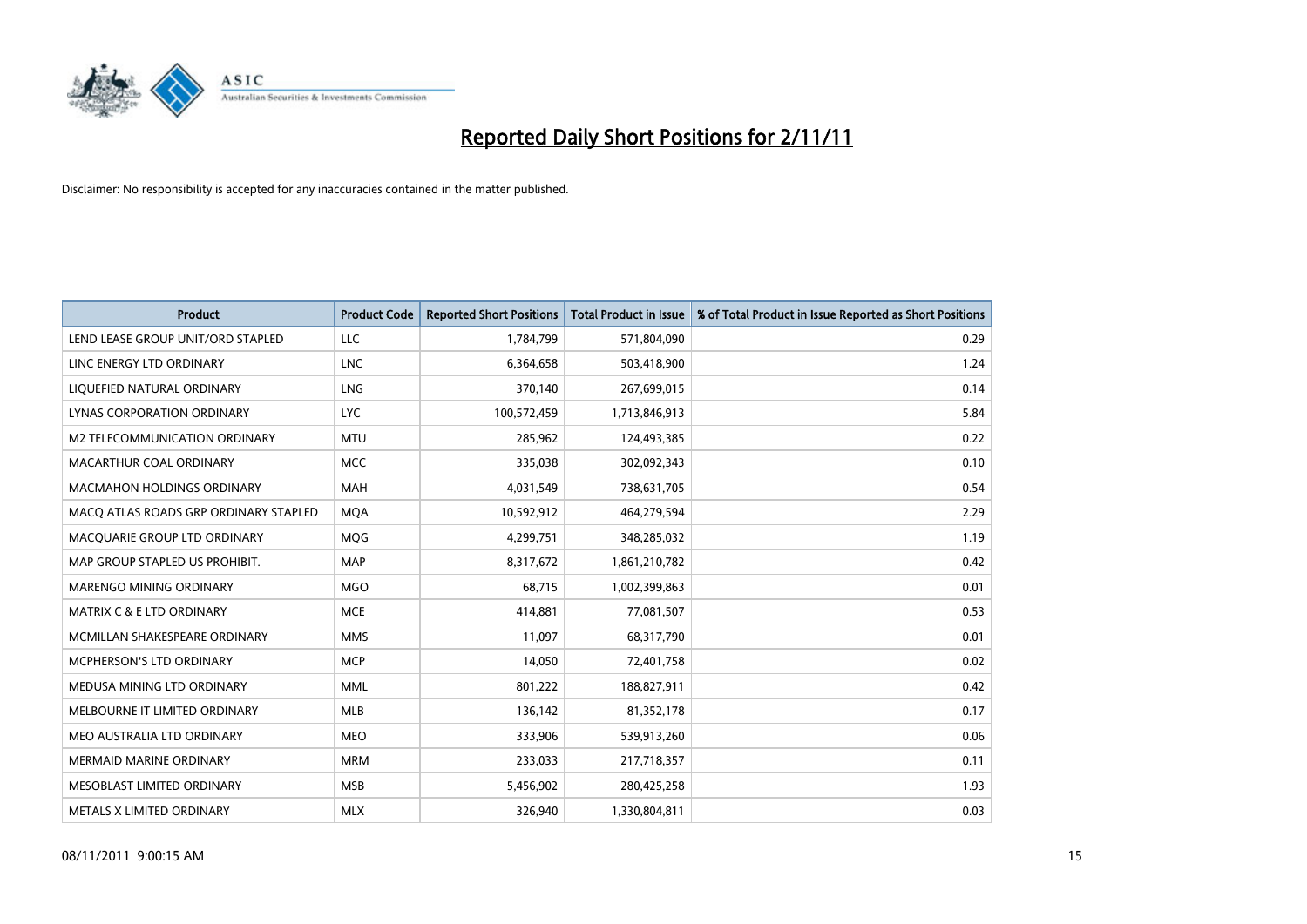

| <b>Product</b>                     | <b>Product Code</b> | <b>Reported Short Positions</b> | <b>Total Product in Issue</b> | % of Total Product in Issue Reported as Short Positions |
|------------------------------------|---------------------|---------------------------------|-------------------------------|---------------------------------------------------------|
| METCASH LIMITED ORDINARY           | <b>MTS</b>          | 31,545,517                      | 771,343,008                   | 4.07                                                    |
| METGASCO LIMITED ORDINARY          | <b>MEL</b>          | 235,435                         | 337,396,221                   | 0.07                                                    |
| METMINCO LIMITED ORDINARY          | <b>MNC</b>          | 794,956                         | 1,462,616,146                 | 0.05                                                    |
| METROCOAL LIMITED ORDINARY         | <b>MTE</b>          | 15,000                          | 102,123,663                   | 0.01                                                    |
| MHM METALS LIMITED ORDINARY        | <b>MHM</b>          | 163,752                         | 102,334,203                   | 0.16                                                    |
| MICLYN EXP OFFSHR ORDINARY         | <b>MIO</b>          | 19,801                          | 274,618,684                   | 0.01                                                    |
| MINCOR RESOURCES NL ORDINARY       | <b>MCR</b>          | 1,472,613                       | 196,180,804                   | 0.74                                                    |
| MINEMAKERS LIMITED ORDINARY        | <b>MAK</b>          | 44.227                          | 227,003,950                   | 0.02                                                    |
| MINERAL DEPOSITS ORDINARY          | <b>MDL</b>          | 459,253                         | 83,538,786                    | 0.53                                                    |
| MINERAL RESOURCES, ORDINARY        | <b>MIN</b>          | 335,191                         | 184,301,989                   | 0.16                                                    |
| MIRABELA NICKEL LTD ORDINARY       | <b>MBN</b>          | 15,290,153                      | 491,781,237                   | 3.13                                                    |
| MIRVAC GROUP STAPLED SECURITIES    | <b>MGR</b>          | 33,144,234                      | 3,416,924,188                 | 0.94                                                    |
| MOLOPO ENERGY LTD ORDINARY         | <b>MPO</b>          | 1,783,906                       | 245,579,810                   | 0.72                                                    |
| MOLY MINES LIMITED ORDINARY        | <b>MOL</b>          | 15,067                          | 384,893,989                   | 0.00                                                    |
| <b>MONADELPHOUS GROUP ORDINARY</b> | <b>MND</b>          | 1,834,973                       | 88,674,327                    | 2.06                                                    |
| MORTGAGE CHOICE LTD ORDINARY       | <b>MOC</b>          | 648,201                         | 119,948,255                   | 0.54                                                    |
| MOUNT GIBSON IRON ORDINARY         | <b>MGX</b>          | 14,153,140                      | 1,082,570,693                 | 1.31                                                    |
| MULTIPLEX SITES SITES              | <b>MXUPA</b>        | 22                              | 4,500,000                     | 0.00                                                    |
| MURCHISON METALS LTD ORDINARY      | <b>MMX</b>          | 18,983,762                      | 442,437,524                   | 4.30                                                    |
| MYER HOLDINGS LTD ORDINARY         | <b>MYR</b>          | 66,469,737                      | 583,384,551                   | 11.39                                                   |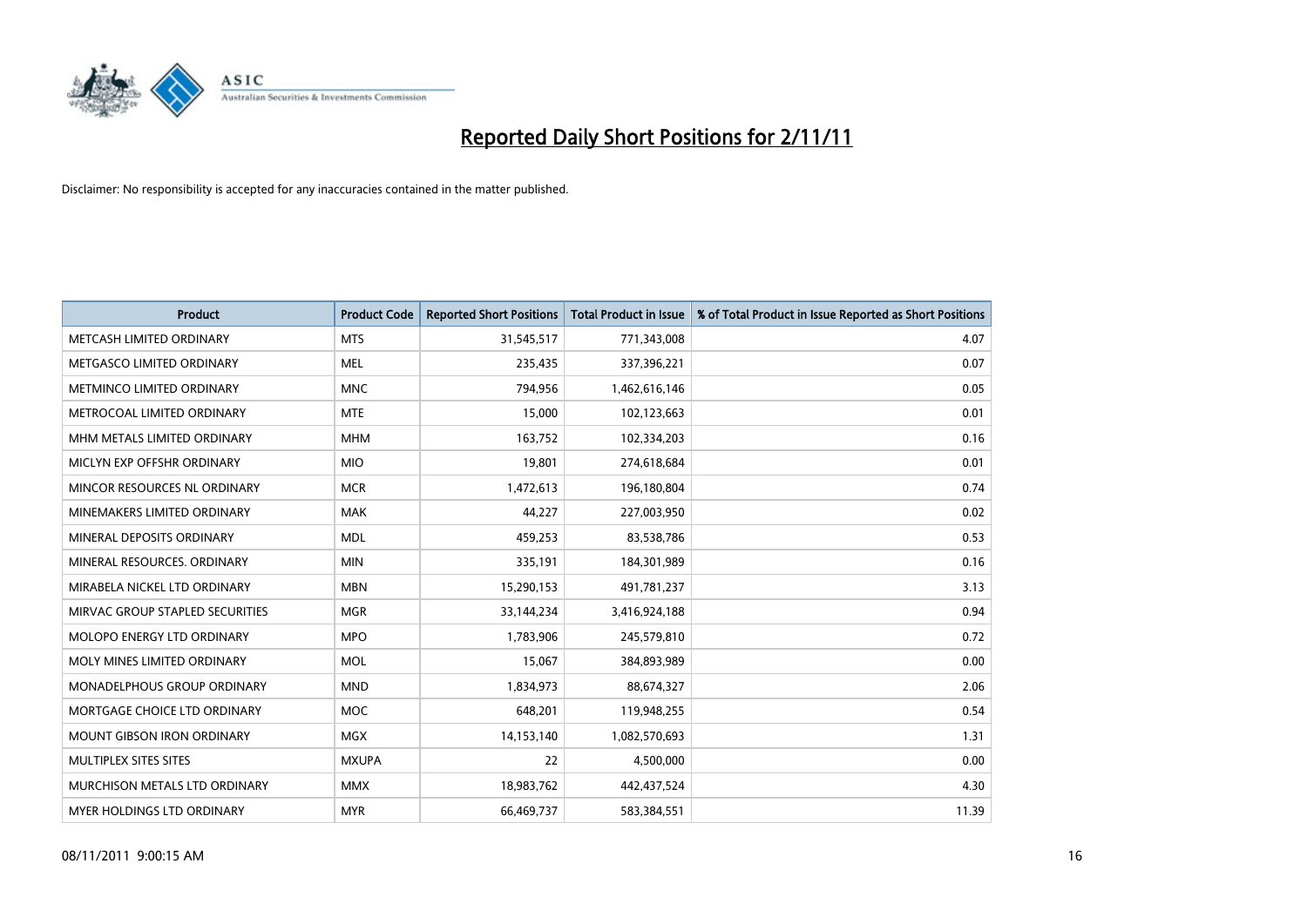

| <b>Product</b>                  | <b>Product Code</b> | <b>Reported Short Positions</b> | <b>Total Product in Issue</b> | % of Total Product in Issue Reported as Short Positions |
|---------------------------------|---------------------|---------------------------------|-------------------------------|---------------------------------------------------------|
| <b>MYSTATE LIMITED ORDINARY</b> | <b>MYS</b>          | 63,452                          | 67,463,454                    | 0.09                                                    |
| NANOSONICS LIMITED ORDINARY     | <b>NAN</b>          | 2                               | 230,528,535                   | 0.00                                                    |
| NATIONAL AUST. BANK ORDINARY    | <b>NAB</b>          | 21,456,776                      | 2,201,188,437                 | 0.96                                                    |
| NATURAL FUEL LIMITED ORDINARY   | <b>NFL</b>          | 1                               | 1,121,912                     | 0.00                                                    |
| NAVIGATOR RESOURCES ORDINARY    | <b>NAV</b>          | 500                             | 2,096,093,840                 | 0.00                                                    |
| NAVITAS LIMITED ORDINARY        | <b>NVT</b>          | 2,700,672                       | 375,318,628                   | 0.72                                                    |
| NEPTUNE MARINE ORDINARY         | <b>NMS</b>          | 182,253                         | 1,748,545,632                 | 0.01                                                    |
| NEW HOPE CORPORATION ORDINARY   | <b>NHC</b>          | 667,706                         | 830,230,549                   | 0.08                                                    |
| NEWCREST MINING ORDINARY        | <b>NCM</b>          | 1,384,671                       | 765,495,616                   | 0.16                                                    |
| NEWS CORP A NON-VOTING CDI      | <b>NWSLV</b>        | 3,554,807                       | 1,723,712,922                 | 0.21                                                    |
| NEWS CORP B VOTING CDI          | <b>NWS</b>          | 3,184,074                       | 798,520,953                   | 0.40                                                    |
| NEXBIS LIMITED ORDINARY         | <b>NBS</b>          | 63,733                          | 798,356,704                   | 0.01                                                    |
| NEXUS ENERGY LIMITED ORDINARY   | <b>NXS</b>          | 12,982,860                      | 1,326,697,820                 | 0.98                                                    |
| NIB HOLDINGS LIMITED ORDINARY   | <b>NHF</b>          | 104,911                         | 466,733,110                   | 0.02                                                    |
| NIDO PETROLEUM ORDINARY         | <b>NDO</b>          | 589,669                         | 1,389,163,151                 | 0.04                                                    |
| NOBLE MINERAL RES ORDINARY      | <b>NMG</b>          | 711,038                         | 522,308,820                   | 0.14                                                    |
| NORTHERN IRON LTD ORDINARY      | <b>NFE</b>          | 882,996                         | 336,084,863                   | 0.26                                                    |
| NRW HOLDINGS LIMITED ORDINARY   | <b>NWH</b>          | 345,768                         | 278,888,011                   | 0.11                                                    |
| NUCOAL RESOURCES NL ORDINARY    | <b>NCR</b>          | 92,371                          | 441,129,875                   | 0.02                                                    |
| NUFARM LIMITED ORDINARY         | <b>NUF</b>          | 4,298,592                       | 261,833,005                   | 1.65                                                    |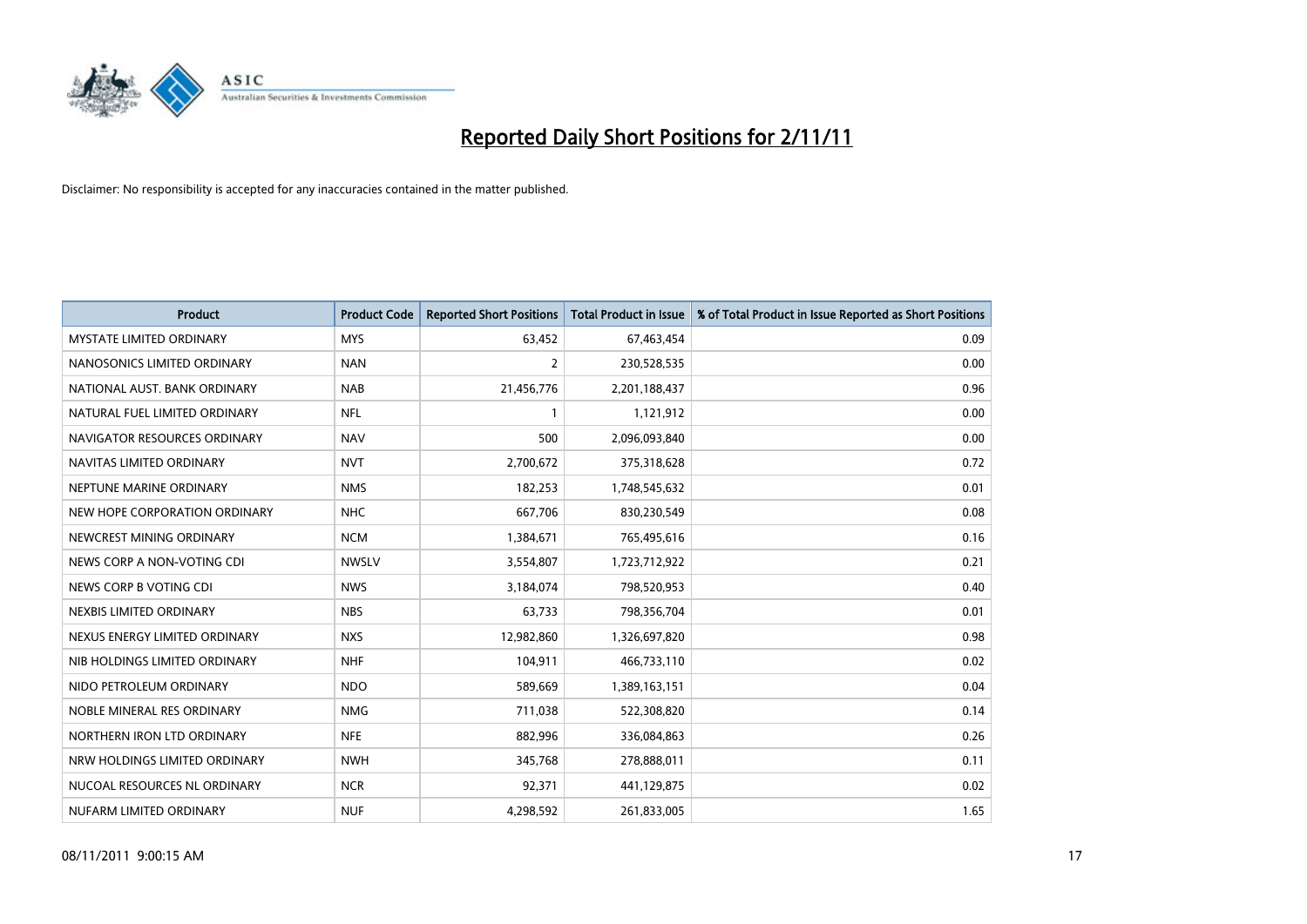

| <b>Product</b>                        | <b>Product Code</b> | <b>Reported Short Positions</b> | <b>Total Product in Issue</b> | % of Total Product in Issue Reported as Short Positions |
|---------------------------------------|---------------------|---------------------------------|-------------------------------|---------------------------------------------------------|
| <b>OAKTON LIMITED ORDINARY</b>        | <b>OKN</b>          | 650,085                         | 93,800,235                    | 0.69                                                    |
| OCEANAGOLD CORP. CHESS DEPOSITARY INT | <b>OGC</b>          | 871,523                         | 262,609,273                   | 0.32                                                    |
| OCEANIA CAPITAL LTD ORDINARY          | <b>OCP</b>          | 2,500                           | 91,921,295                    | 0.00                                                    |
| OIL SEARCH LTD ORDINARY               | OSH                 | 10,714,845                      | 1,325,155,171                 | 0.82                                                    |
| OM HOLDINGS LIMITED ORDINARY          | OMH                 | 7,483,799                       | 504,105,150                   | 1.48                                                    |
| <b>ONESTEEL LIMITED ORDINARY</b>      | OST                 | 31,721,711                      | 1,342,393,583                 | 2.36                                                    |
| ORICA LIMITED ORDINARY                | ORI                 | 2,871,034                       | 363,966,570                   | 0.76                                                    |
| ORICA LIMITED STEP UP PREFERENCE      | <b>ORIPB</b>        | 5,466                           | 5,000,000                     | 0.11                                                    |
| ORIGIN ENERGY ORDINARY                | <b>ORG</b>          | 3,134,394                       | 1,086,083,447                 | 0.26                                                    |
| OROCOBRE LIMITED ORDINARY             | <b>ORE</b>          | 88,686                          | 103,195,029                   | 0.08                                                    |
| OROTONGROUP LIMITED ORDINARY          | <b>ORL</b>          | 5,935                           | 40,880,902                    | 0.01                                                    |
| OTTO ENERGY LIMITED ORDINARY          | <b>OEL</b>          | 109,204                         | 1,138,290,071                 | 0.01                                                    |
| OZ MINERALS ORDINARY                  | OZL                 | 10,790,425                      | 316,690,008                   | 3.37                                                    |
| PACIFIC BRANDS ORDINARY               | <b>PBG</b>          | 7,016,021                       | 931,386,248                   | 0.77                                                    |
| PALADIN ENERGY LTD ORDINARY           | <b>PDN</b>          | 28,771,404                      | 835,391,964                   | 3.43                                                    |
| PANAUST LIMITED ORDINARY              | <b>PNA</b>          | 13,737,857                      | 593,892,185                   | 2.32                                                    |
| PANORAMIC RESOURCES ORDINARY          | PAN                 | 656,884                         | 207,050,710                   | 0.31                                                    |
| PAPERLINX LIMITED ORDINARY            | <b>PPX</b>          | 3,001,166                       | 609,280,761                   | 0.50                                                    |
| PAPILLON RES LTD ORDINARY             | <b>PIR</b>          | 661,491                         | 209,170,467                   | 0.31                                                    |
| PATTIES FOODS LTD ORDINARY            | PFL                 |                                 | 138,989,223                   | 0.00                                                    |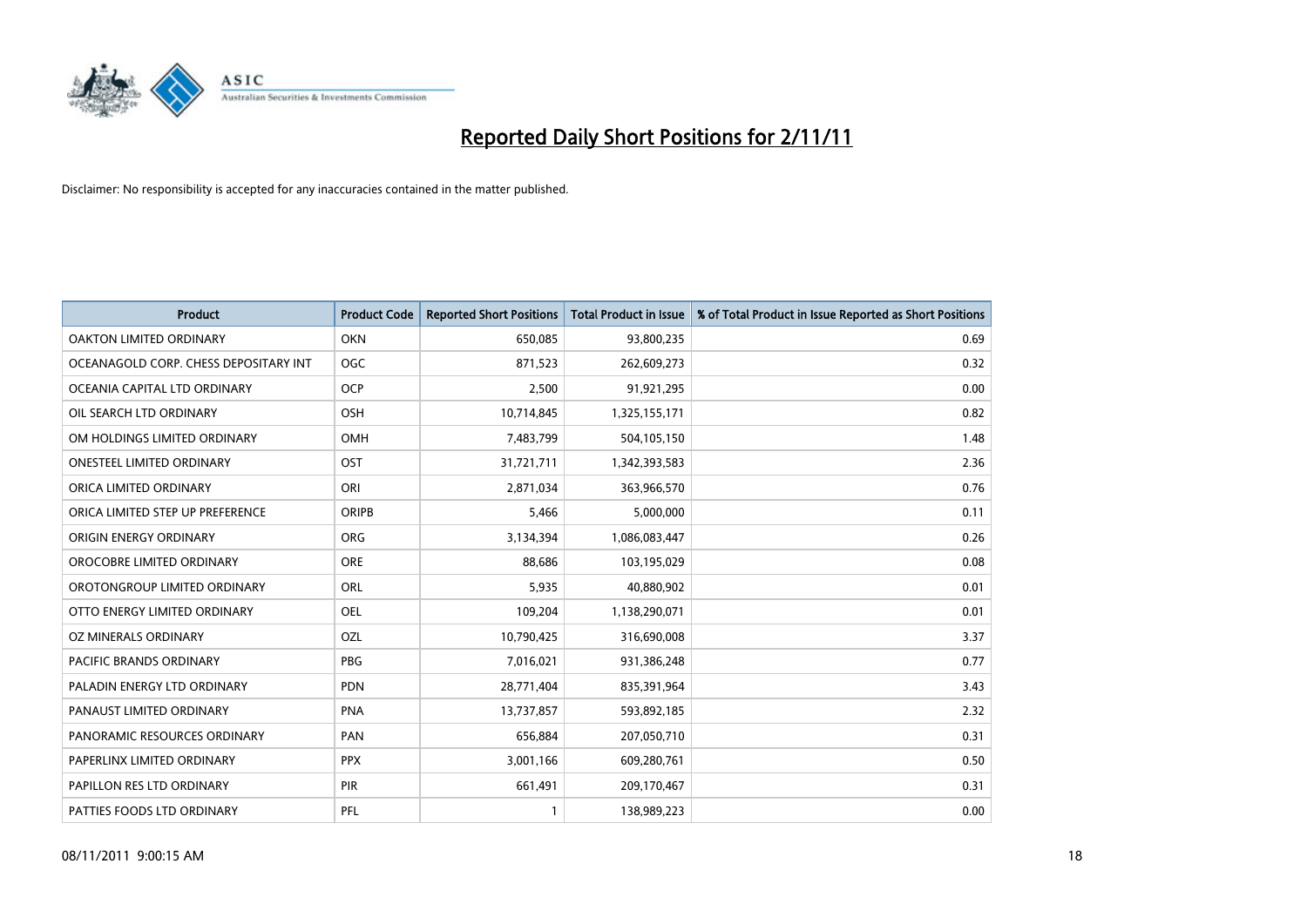

| <b>Product</b>                | <b>Product Code</b> | <b>Reported Short Positions</b> | <b>Total Product in Issue</b> | % of Total Product in Issue Reported as Short Positions |
|-------------------------------|---------------------|---------------------------------|-------------------------------|---------------------------------------------------------|
| PEAK RESOURCES ORDINARY       | <b>PEK</b>          | 20,073                          | 155,979,643                   | 0.01                                                    |
| PEET LIMITED ORDINARY         | <b>PPC</b>          | 74,400                          | 320,170,604                   | 0.02                                                    |
| PENINSULA ENERGY LTD ORDINARY | <b>PEN</b>          | 1,493,377                       | 2,135,490,443                 | 0.07                                                    |
| PERILYA LIMITED ORDINARY      | PEM                 | 548,115                         | 526,075,563                   | 0.11                                                    |
| PERPETUAL LIMITED ORDINARY    | <b>PPT</b>          | 2,829,270                       | 41,342,420                    | 6.83                                                    |
| PERSEUS MINING LTD ORDINARY   | PRU                 | 1,600,787                       | 426,717,088                   | 0.39                                                    |
| PETSEC ENERGY ORDINARY        | <b>PSA</b>          | 223,332                         | 231,283,622                   | 0.10                                                    |
| PHARMAXIS LTD ORDINARY        | <b>PXS</b>          | 1,910,575                       | 229,116,309                   | 0.83                                                    |
| PHOTON GROUP LTD ORDINARY     | <b>PGA</b>          | 250,510                         | 1,540,886,866                 | 0.02                                                    |
| PLATINUM ASSET ORDINARY       | <b>PTM</b>          | 6,289,975                       | 561,347,878                   | 1.12                                                    |
| PLATINUM AUSTRALIA ORDINARY   | <b>PLA</b>          | 4,236,060                       | 417,130,039                   | 1.02                                                    |
| PLATINUM CAPITAL LTD ORDINARY | <b>PMC</b>          |                                 | 165,756,878                   | 0.00                                                    |
| PMI GOLD CORP CDI 1:1         | <b>PVM</b>          | 10,500                          | 47,410,660                    | 0.02                                                    |
| PMP LIMITED ORDINARY          | <b>PMP</b>          | 1,964                           | 329,842,473                   | 0.00                                                    |
| PORT BOUVARD LIMITED ORDINARY | PBD                 | 6,754                           | 593,868,295                   | 0.00                                                    |
| PREMIER INVESTMENTS ORDINARY  | <b>PMV</b>          | 89,122                          | 155,062,831                   | 0.06                                                    |
| PRIMA BIOMED LTD ORDINARY     | <b>PRR</b>          | 3,300,454                       | 1,011,492,517                 | 0.33                                                    |
| PRIMARY HEALTH CARE ORDINARY  | PRY                 | 10,267,540                      | 500,336,679                   | 2.04                                                    |
| PRIME MEDIA GRP LTD ORDINARY  | <b>PRT</b>          | 989                             | 366,330,303                   | 0.00                                                    |
| PRIMEAG AUSTRALIA ORDINARY    | PAG                 | 9,033                           | 266,394,444                   | 0.00                                                    |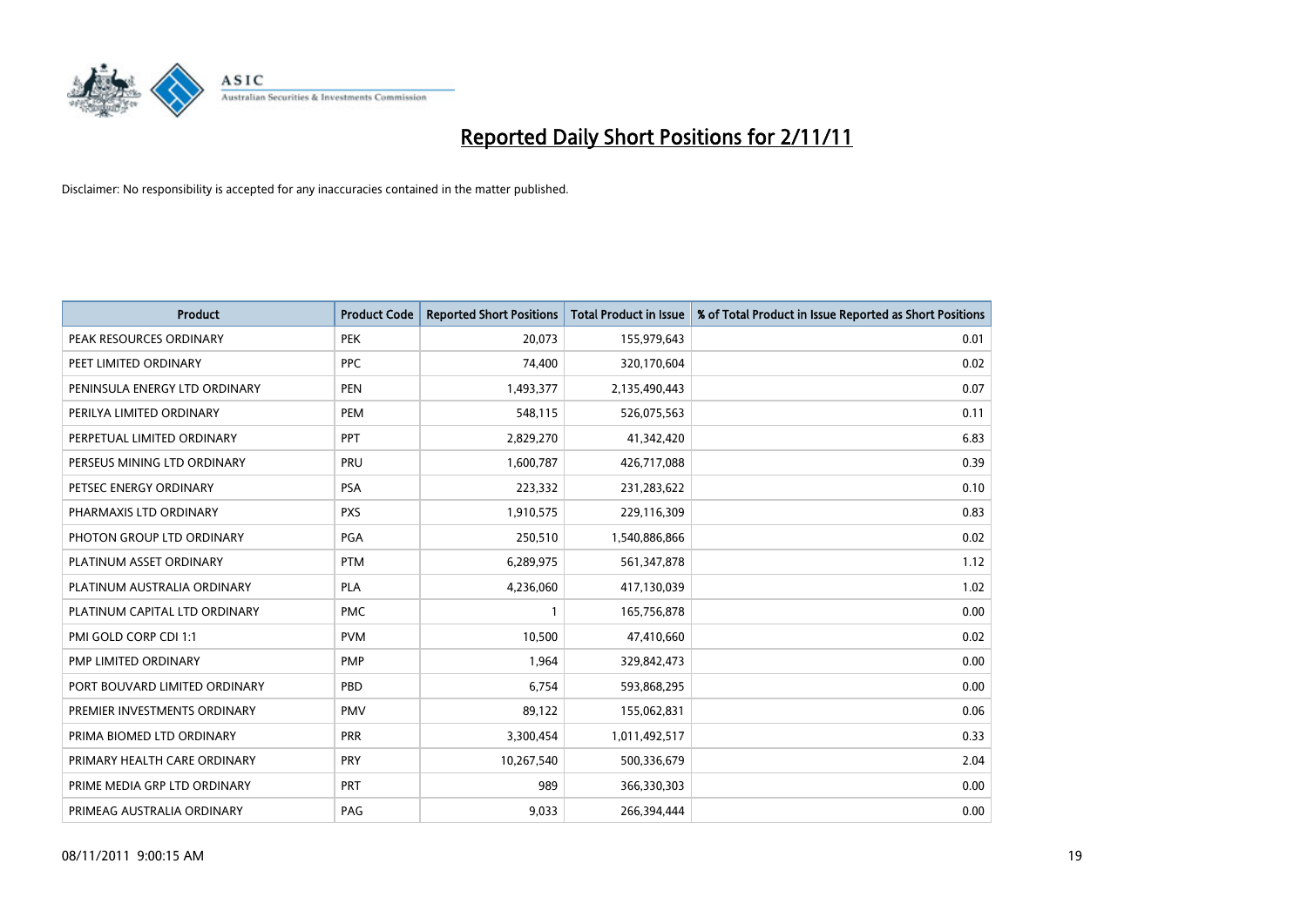

| <b>Product</b>                      | <b>Product Code</b> | <b>Reported Short Positions</b> | <b>Total Product in Issue</b> | % of Total Product in Issue Reported as Short Positions |
|-------------------------------------|---------------------|---------------------------------|-------------------------------|---------------------------------------------------------|
| PROGEN PHARMACEUTIC ORDINARY        | PGL                 | 151,596                         | 24,709,097                    | 0.61                                                    |
| PROGRAMMED ORDINARY                 | <b>PRG</b>          | 525,531                         | 118,169,908                   | 0.44                                                    |
| <b>PSIVIDA CORP CDI 1:1</b>         | <b>PVA</b>          | 6.878                           | 8,737,186                     | 0.08                                                    |
| <b>QANTAS AIRWAYS ORDINARY</b>      | QAN                 | 32,276,169                      | 2,265,123,620                 | 1.43                                                    |
| OBE INSURANCE GROUP ORDINARY        | <b>OBE</b>          | 27,092,618                      | 1,115,545,692                 | 2.40                                                    |
| OR NATIONAL LIMITED ORDINARY        | <b>ORN</b>          | 18,148,992                      | 2,440,000,000                 | 0.73                                                    |
| <b>QUBE LOGISTICS HLDG ORDINARY</b> | QUB                 | 144,014                         | 803,032,897                   | 0.01                                                    |
| RAMELIUS RESOURCES ORDINARY         | <b>RMS</b>          | 92,941                          | 291,773,665                   | 0.02                                                    |
| RAMSAY HEALTH CARE ORDINARY         | <b>RHC</b>          | 803,485                         | 202,081,252                   | 0.39                                                    |
| <b>RCR TOMLINSON ORDINARY</b>       | <b>RCR</b>          | 70,962                          | 133,010,172                   | 0.05                                                    |
| <b>REA GROUP ORDINARY</b>           | <b>REA</b>          | 393,135                         | 131,714,699                   | 0.29                                                    |
| <b>RECKON LIMITED ORDINARY</b>      | <b>RKN</b>          | 846,030                         | 133,354,672                   | 0.63                                                    |
| RED FORK ENERGY ORDINARY            | <b>RFE</b>          | 7,696                           | 269,769,853                   | 0.00                                                    |
| REDBANK ENERGY LTD ORDINARY         | AEJ                 | 19                              | 786,287                       | 0.00                                                    |
| REED RESOURCES LTD ORDINARY         | <b>RDR</b>          | 307,352                         | 264,742,501                   | 0.11                                                    |
| REGIS RESOURCES ORDINARY            | <b>RRL</b>          | 899,784                         | 434,297,441                   | 0.22                                                    |
| RESMED INC CDI 10:1                 | <b>RMD</b>          | 6,610,305                       | 1,556,242,300                 | 0.42                                                    |
| RESOLUTE MINING ORDINARY            | <b>RSG</b>          | 3,755,400                       | 469,206,696                   | 0.80                                                    |
| RESOURCE AND INVEST. ORDINARY       | <b>RNI</b>          | 69                              | 124,984,308                   | 0.00                                                    |
| RESOURCE GENERATION ORDINARY        | <b>RES</b>          | 341,811                         | 262,895,652                   | 0.13                                                    |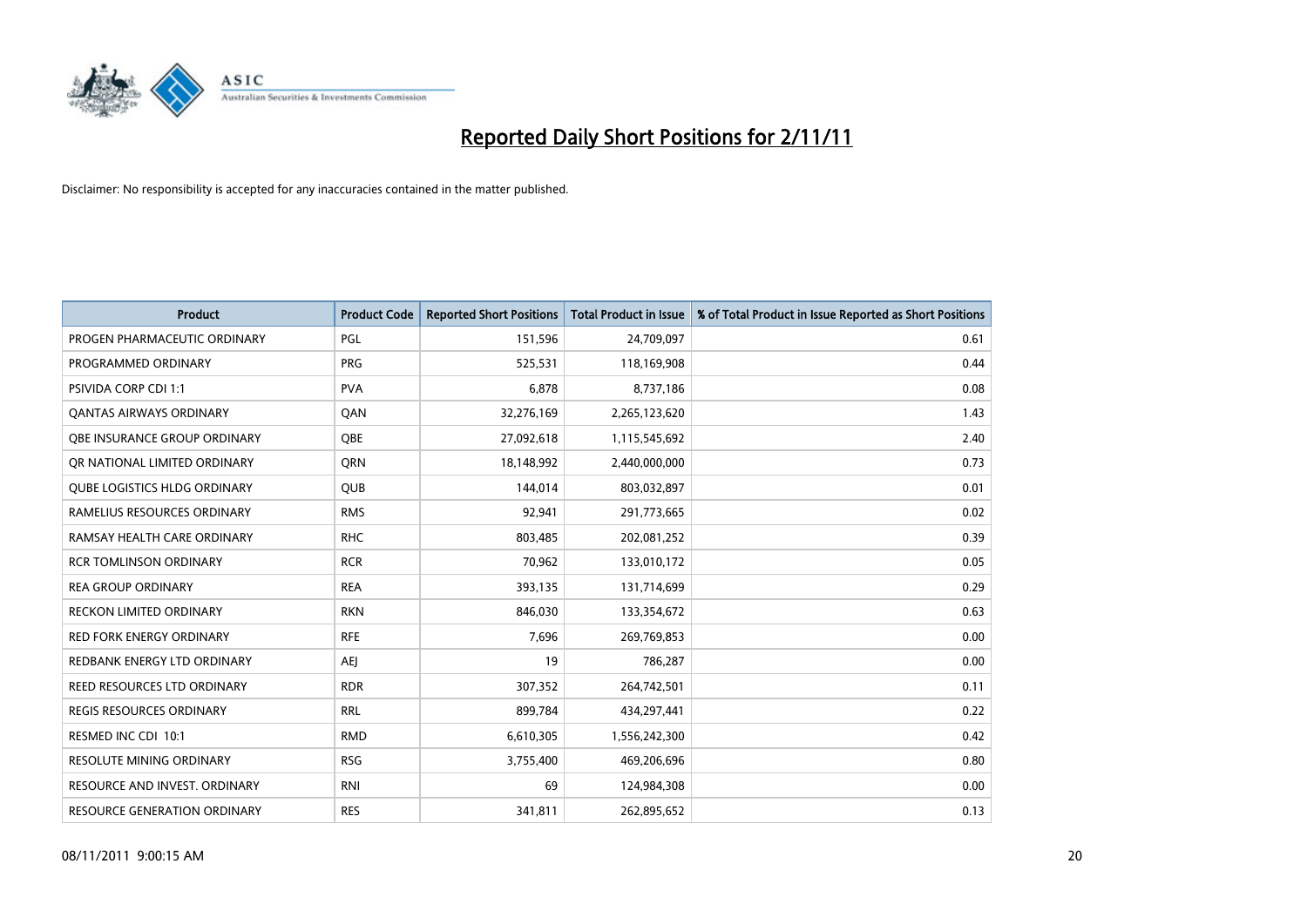

| <b>Product</b>                    | <b>Product Code</b> | <b>Reported Short Positions</b> | <b>Total Product in Issue</b> | % of Total Product in Issue Reported as Short Positions |
|-----------------------------------|---------------------|---------------------------------|-------------------------------|---------------------------------------------------------|
| RETAIL FOOD GROUP ORDINARY        | <b>RFG</b>          | 11,816                          | 108,229,282                   | 0.01                                                    |
| REVERSE CORP LIMITED ORDINARY     | <b>REF</b>          | 25,141                          | 92,382,175                    | 0.03                                                    |
| REX MINERALS LIMITED ORDINARY     | <b>RXM</b>          | 1,446,279                       | 153,635,519                   | 0.92                                                    |
| RHG LIMITED ORDINARY              | <b>RHG</b>          | 31,776                          | 308,483,177                   | 0.01                                                    |
| <b>RIALTO ENERGY ORDINARY</b>     | <b>RIA</b>          | 135,515                         | 375,006,264                   | 0.04                                                    |
| RIO TINTO LIMITED ORDINARY        | <b>RIO</b>          | 25,744,574                      | 435,758,720                   | 5.87                                                    |
| <b>RIVERCITY MOTORWAY STAPLED</b> | <b>RCY</b>          | 132,000                         | 957,010,115                   | 0.01                                                    |
| ROC OIL COMPANY ORDINARY          | <b>ROC</b>          | 2,817,850                       | 685,797,763                   | 0.41                                                    |
| ROYAL WOLF HOLDINGS ORDINARY      | <b>RWH</b>          | 60,000                          | 100,387,052                   | 0.06                                                    |
| SAI GLOBAL LIMITED ORDINARY       | SAI                 | 1,654,001                       | 202,247,989                   | 0.82                                                    |
| SALMAT LIMITED ORDINARY           | <b>SLM</b>          | 238,148                         | 159,802,174                   | 0.15                                                    |
| SAMSON OIL & GAS LTD ORDINARY     | SSN                 | 210,356                         | 1,750,169,370                 | 0.00                                                    |
| SANDFIRE RESOURCES ORDINARY       | <b>SFR</b>          | 2,377,980                       | 150,879,969                   | 1.56                                                    |
| <b>SANTOS LTD ORDINARY</b>        | <b>STO</b>          | 22,886,069                      | 889,616,752                   | 2.59                                                    |
| SARACEN MINERAL ORDINARY          | SAR                 | 492,646                         | 588,210,240                   | 0.08                                                    |
| SEDGMAN LIMITED ORDINARY          | <b>SDM</b>          | 321,904                         | 211,993,676                   | 0.15                                                    |
| SEEK LIMITED ORDINARY             | <b>SEK</b>          | 16,323,086                      | 337,079,207                   | 4.86                                                    |
| SELECT HARVESTS ORDINARY          | SHV                 | 321,365                         | 56,392,664                    | 0.57                                                    |
| SENETAS CORPORATION ORDINARY      | <b>SEN</b>          | 756,999                         | 463,105,195                   | 0.16                                                    |
| SENEX ENERGY LIMITED ORDINARY     | SXY                 | 400,000                         | 915,484,081                   | 0.04                                                    |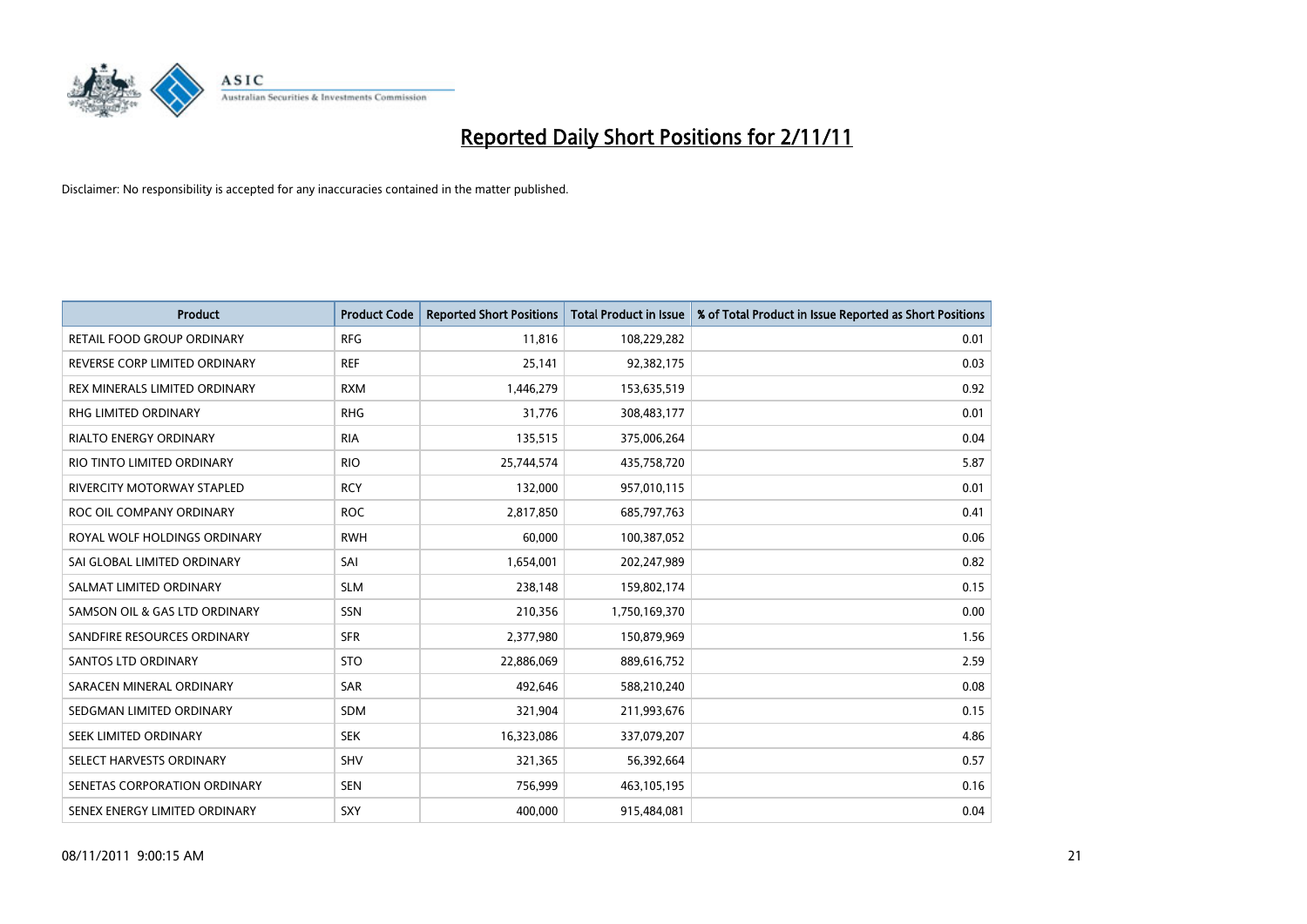

| <b>Product</b>                           | <b>Product Code</b> | <b>Reported Short Positions</b> | <b>Total Product in Issue</b> | % of Total Product in Issue Reported as Short Positions |
|------------------------------------------|---------------------|---------------------------------|-------------------------------|---------------------------------------------------------|
| SERVCORP LIMITED ORDINARY                | SRV                 | 26,183                          | 98,440,807                    | 0.03                                                    |
| SERVICE STREAM ORDINARY                  | <b>SSM</b>          | 344,663                         | 283,418,867                   | 0.12                                                    |
| SEVEN GROUP HOLDINGS CONV. RED. PREF.    | <b>SVWPA</b>        | 17,807                          | 4,963,640                     | 0.36                                                    |
| SEVEN GROUP HOLDINGS ORDINARY            | <b>SVW</b>          | 631,964                         | 306,410,281                   | 0.19                                                    |
| SEVEN WEST MEDIA LTD ORDINARY            | <b>SWM</b>          | 3,289,576                       | 645,719,542                   | 0.52                                                    |
| SIGMA PHARMACEUTICAL ORDINARY            | <b>SIP</b>          | 10,787,300                      | 1,178,626,572                 | 0.91                                                    |
| SILEX SYSTEMS ORDINARY                   | <b>SLX</b>          | 589,015                         | 170,133,997                   | 0.34                                                    |
| SILVER LAKE RESOURCE ORDINARY            | <b>SLR</b>          | 170,819                         | 185,502,828                   | 0.09                                                    |
| SIMS METAL MGMT LTD ORDINARY             | SGM                 | 3,219,475                       | 207,811,428                   | 1.56                                                    |
| SINGAPORE TELECOMM. CHESS DEPOSITARY INT | SGT                 | 6,880,890                       | 181,963,571                   | 3.77                                                    |
| SIRIUS RESOURCES NL ORDINARY             | <b>SIR</b>          | 82,500                          | 137,134,586                   | 0.06                                                    |
| SIRTEX MEDICAL ORDINARY                  | <b>SRX</b>          | 2,377                           | 55,768,136                    | 0.00                                                    |
| SKILLED GROUP LTD ORDINARY               | <b>SKE</b>          | 43,640                          | 233, 243, 776                 | 0.01                                                    |
| SMS MANAGEMENT, ORDINARY                 | <b>SMX</b>          | 123,247                         | 68,290,180                    | 0.20                                                    |
| SONIC HEALTHCARE ORDINARY                | <b>SHL</b>          | 5,576,974                       | 389,969,875                   | 1.42                                                    |
| SOUTH BOULDER MINES ORDINARY             | <b>STB</b>          | 78,868                          | 87,115,688                    | 0.09                                                    |
| SP AUSNET STAPLED SECURITIES             | <b>SPN</b>          | 3,076,256                       | 2,850,932,204                 | 0.09                                                    |
| SPARK INFRASTRUCTURE STAPLED NOTE & UNIT | SKI                 | 16,385,652                      | 1,326,734,264                 | 1.23                                                    |
| SPDR 200 FUND ETF UNITS                  | <b>STW</b>          | 8                               | 52,578,556                    | 0.00                                                    |
| SPECIALTY FASHION ORDINARY               | <b>SFH</b>          | 619,900                         | 192,086,121                   | 0.33                                                    |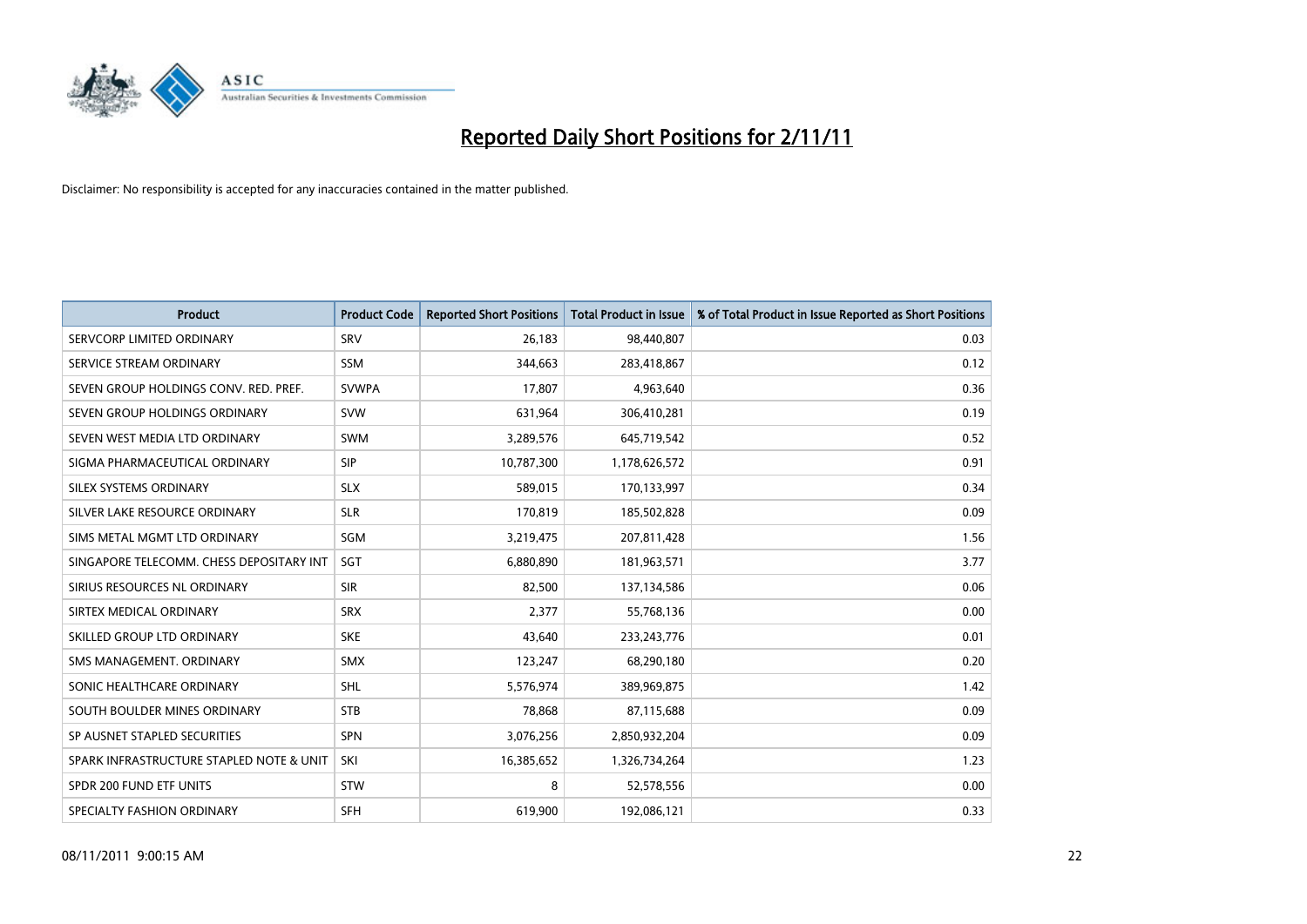

| <b>Product</b>                     | <b>Product Code</b> | <b>Reported Short Positions</b> | <b>Total Product in Issue</b> | % of Total Product in Issue Reported as Short Positions |
|------------------------------------|---------------------|---------------------------------|-------------------------------|---------------------------------------------------------|
| SPOTLESS GROUP LTD ORDINARY        | <b>SPT</b>          | 1,366,683                       | 265,454,407                   | 0.51                                                    |
| ST BARBARA LIMITED ORDINARY        | <b>SBM</b>          | 7,507,102                       | 325,615,389                   | 2.33                                                    |
| STAGING CONNECTIONS ORDINARY       | <b>STG</b>          | 2,917,189                       | 78,317,726                    | 3.72                                                    |
| STANMORE COAL LTD ORDINARY         | <b>SMR</b>          | 110,047                         | 89,791,402                    | 0.12                                                    |
| STARPHARMA HOLDINGS ORDINARY       | <b>SPL</b>          | 1,375,342                       | 248,026,578                   | 0.55                                                    |
| STH AMERICAN COR LTD ORDINARY      | SAY                 | 9,200                           | 257,785,604                   | 0.00                                                    |
| STHN CROSS MEDIA ORDINARY          | <b>SXL</b>          | 3,625,894                       | 705,766,444                   | 0.53                                                    |
| STOCKLAND UNITS/ORD STAPLED        | SGP                 | 19,769,672                      | 2,338,995,230                 | 0.83                                                    |
| STRAITS RES LTD. ORDINARY          | SRO                 | 487,325                         | 324,796,141                   | 0.15                                                    |
| STW COMMUNICATIONS ORDINARY        | SGN                 | 274,618                         | 363,702,471                   | 0.07                                                    |
| SUNCORP GROUP LTD ORDINARY         | <b>SUN</b>          | 10,974,835                      | 1,286,600,980                 | 0.84                                                    |
| SUNDANCE ENERGY ORDINARY           | <b>SEA</b>          | 26,789                          | 277,098,474                   | 0.01                                                    |
| SUNDANCE RESOURCES ORDINARY        | <b>SDL</b>          | 7,600,752                       | 2,898,082,169                 | 0.25                                                    |
| SUNLAND GROUP LTD ORDINARY         | <b>SDG</b>          | 38,701                          | 201,578,526                   | 0.02                                                    |
| SUPER RET REP LTD ORDINARY         | <b>SUL</b>          | 2,167,133                       | 185,306,121                   | 1.17                                                    |
| SUPER RET REP LTD RIGHTS 09-NOV-11 | <b>SULR</b>         | 8,178                           | 62,592,606                    | 0.01                                                    |
| SWICK MINING ORDINARY              | <b>SWK</b>          | 1,548                           | 236,724,970                   | 0.00                                                    |
| SYMEX HOLDINGS ORDINARY            | <b>SYM</b>          | 6,633                           | 191,593,493                   | 0.00                                                    |
| TABCORP HOLDINGS LTD ORDINARY      | <b>TAH</b>          | 8,723,971                       | 712,805,880                   | 1.20                                                    |
| TALENT2 INTERNATION ORDINARY       | <b>TWO</b>          | $\overline{7}$                  | 147,257,826                   | 0.00                                                    |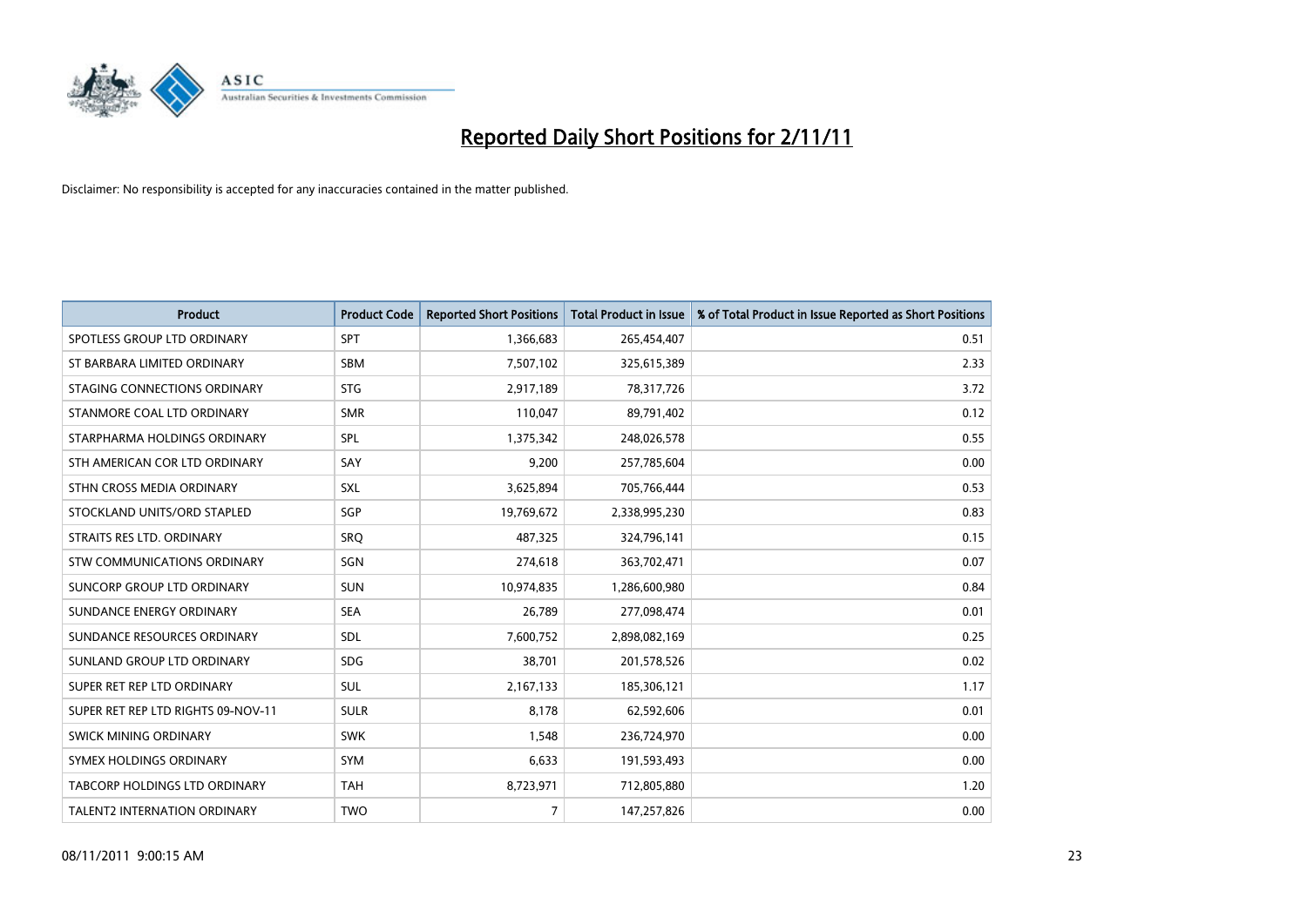

| <b>Product</b>                       | <b>Product Code</b> | <b>Reported Short Positions</b> | <b>Total Product in Issue</b> | % of Total Product in Issue Reported as Short Positions |
|--------------------------------------|---------------------|---------------------------------|-------------------------------|---------------------------------------------------------|
| TAP OIL LIMITED ORDINARY             | <b>TAP</b>          | 3,127,591                       | 240,995,311                   | 1.29                                                    |
| TASSAL GROUP LIMITED ORDINARY        | <b>TGR</b>          | 89,879                          | 146,304,404                   | 0.05                                                    |
| <b>TATTS GROUP LTD ORDINARY</b>      | <b>TTS</b>          | 12,820,122                      | 1,340,756,623                 | 0.93                                                    |
| TELECOM CORPORATION ORDINARY         | <b>TEL</b>          | 16,213,823                      | 1,924,943,857                 | 0.83                                                    |
| <b>TELSTRA CORPORATION, ORDINARY</b> | <b>TLS</b>          | 35,266,081                      | 12,443,074,357                | 0.26                                                    |
| TEN NETWORK HOLDINGS ORDINARY        | <b>TEN</b>          | 39,217,129                      | 1,045,236,720                 | 3.74                                                    |
| TERANGA GOLD CORP CDI 1:1            | <b>TGZ</b>          | 140,439                         | 154,318,006                   | 0.08                                                    |
| TFS CORPORATION LTD ORDINARY         | <b>TFC</b>          | 84,742                          | 276,453,042                   | 0.03                                                    |
| THE REJECT SHOP ORDINARY             | <b>TRS</b>          | 1,346,673                       | 26,071,170                    | 5.16                                                    |
| THOR MINING PLC CHESS DEPOSITARY 1:1 | <b>THR</b>          | 2,307                           | 222,489,120                   | 0.00                                                    |
| THORN GROUP LIMITED ORDINARY         | <b>TGA</b>          | 52,789                          | 146,091,970                   | 0.03                                                    |
| <b>TIGER RESOURCES ORDINARY</b>      | <b>TGS</b>          | 663,069                         | 671,110,549                   | 0.09                                                    |
| TISHMAN SPEYER UNITS                 | <b>TSO</b>          | 62,609                          | 338,440,904                   | 0.02                                                    |
| TNG LIMITED ORDINARY                 | <b>TNG</b>          | 4,321                           | 284,803,062                   | 0.00                                                    |
| TOLL HOLDINGS LTD ORDINARY           | <b>TOL</b>          | 21,338,319                      | 717,133,875                   | 2.95                                                    |
| TORO ENERGY LIMITED ORDINARY         | <b>TOE</b>          | 35,404                          | 975,436,676                   | 0.00                                                    |
| TOWER LIMITED ORDINARY               | <b>TWR</b>          | 689,519                         | 265,176,580                   | 0.26                                                    |
| TOX FREE SOLUTIONS ORDINARY          | <b>TOX</b>          | 14,801                          | 96,503,382                    | 0.01                                                    |
| TPG TELECOM LIMITED ORDINARY         | <b>TPM</b>          | 3,670,014                       | 783,895,606                   | 0.45                                                    |
| TRANSFIELD SERVICES ORDINARY         | <b>TSE</b>          | 4,294,213                       | 549,715,957                   | 0.77                                                    |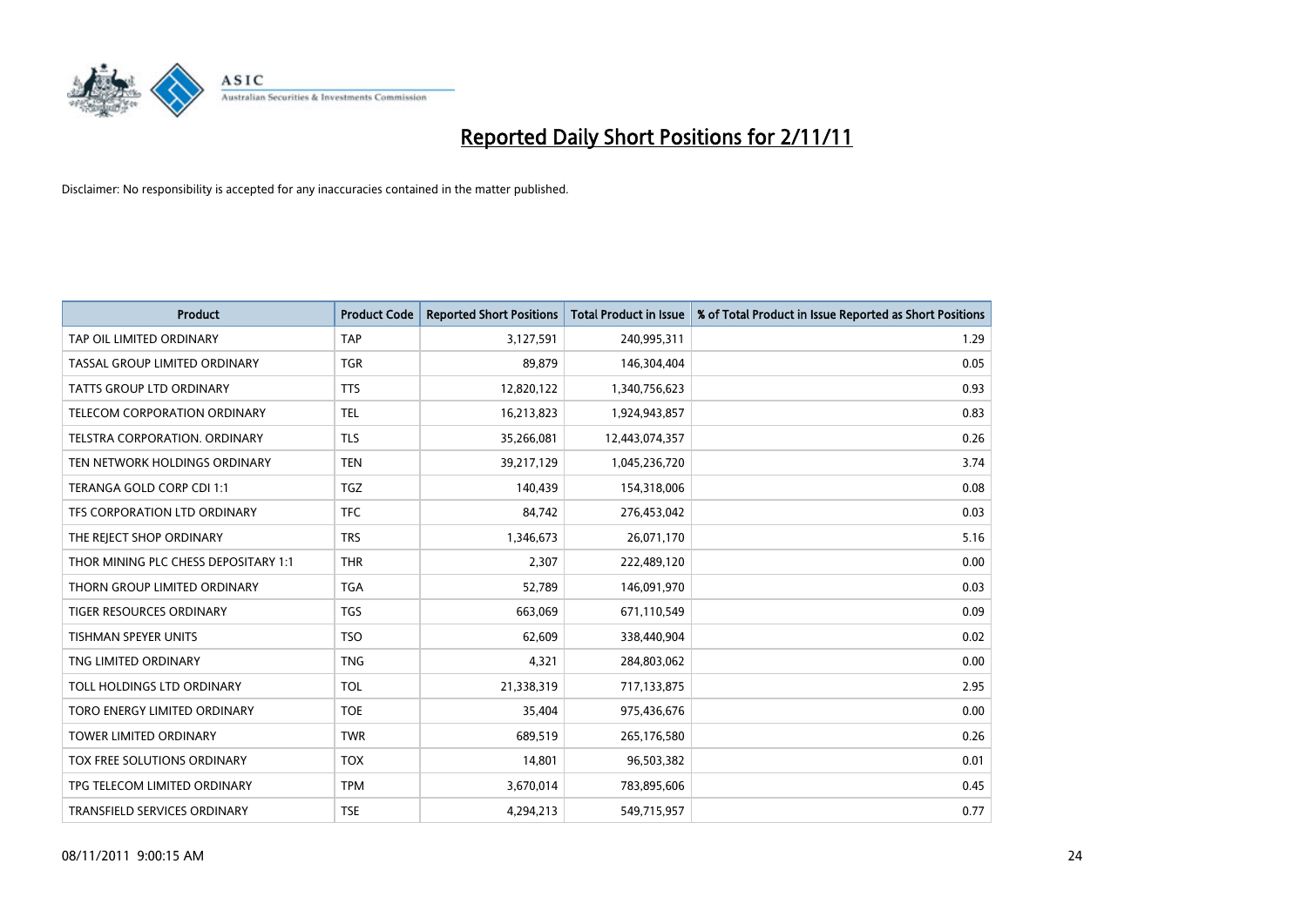

| <b>Product</b>                         | <b>Product Code</b> | <b>Reported Short Positions</b> | <b>Total Product in Issue</b> | % of Total Product in Issue Reported as Short Positions |
|----------------------------------------|---------------------|---------------------------------|-------------------------------|---------------------------------------------------------|
| TRANSPACIFIC INDUST, ORDINARY          | <b>TPI</b>          | 11,560,673                      | 960,638,735                   | 1.22                                                    |
| TRANSURBAN GROUP TRIPLE STAPLED SEC.   | <b>TCL</b>          | 1,413,745                       | 1,450,831,425                 | 0.07                                                    |
| TREASURY WINE ESTATE ORDINARY          | <b>TWE</b>          | 13,606,041                      | 647,227,144                   | 2.09                                                    |
| TRINITY GROUP STAPLED SECURITIES       | <b>TCQ</b>          | 3,419                           | 203,405,927                   | 0.00                                                    |
| TROY RESOURCES NL ORDINARY             | <b>TRY</b>          | 89,809                          | 88,149,823                    | 0.10                                                    |
| UGL LIMITED ORDINARY                   | UGL                 | 4,518,530                       | 166,047,171                   | 2.71                                                    |
| UNILIFE CORPORATION CDI 6:1            | <b>UNS</b>          | 913,973                         | 264,133,452                   | 0.34                                                    |
| <b>VDM GROUP LIMITED ORDINARY</b>      | <b>VMG</b>          | 11,116                          | 932,485,103                   | 0.00                                                    |
| <b>VENTURE MINERALS ORDINARY</b>       | <b>VMS</b>          | 319,738                         | 221,093,592                   | 0.14                                                    |
| <b>VIEW RESOURCES LTD ORDINARY</b>     | <b>VRE</b>          | 1,760                           | 881,953,670                   | 0.00                                                    |
| VIRGIN BLUE HOLDINGS ORDINARY          | <b>VBA</b>          | 39,760,939                      | 2,210,197,600                 | 1.80                                                    |
| <b>VISION GROUP HLDGS ORDINARY</b>     | <b>VGH</b>          | 78,000                          | 74,520,926                    | 0.10                                                    |
| VITA GROUP LTD ORDINARY                | <b>VTG</b>          | 75,190                          | 142,499,800                   | 0.05                                                    |
| VITERRA INC CDI 1:1                    | <b>VTA</b>          | 30,988                          | 68,629,939                    | 0.05                                                    |
| <b>WATPAC LIMITED ORDINARY</b>         | <b>WTP</b>          | 229,777                         | 185,160,973                   | 0.12                                                    |
| <b>WDS LIMITED ORDINARY</b>            | <b>WDS</b>          | 701                             | 144,740,614                   | 0.00                                                    |
| WEBIET LIMITED ORDINARY                | <b>WEB</b>          | 52,338                          | 73,188,062                    | 0.07                                                    |
| <b>WESFARMERS LIMITED ORDINARY</b>     | <b>WES</b>          | 21,109,407                      | 1,005,809,695                 | 2.07                                                    |
| WESFARMERS LIMITED PARTIALLY PROTECTED | <b>WESN</b>         | 383,864                         | 151,262,467                   | 0.24                                                    |
| WESTERN AREAS NL ORDINARY              | <b>WSA</b>          | 13,722,218                      | 179,735,899                   | 7.63                                                    |